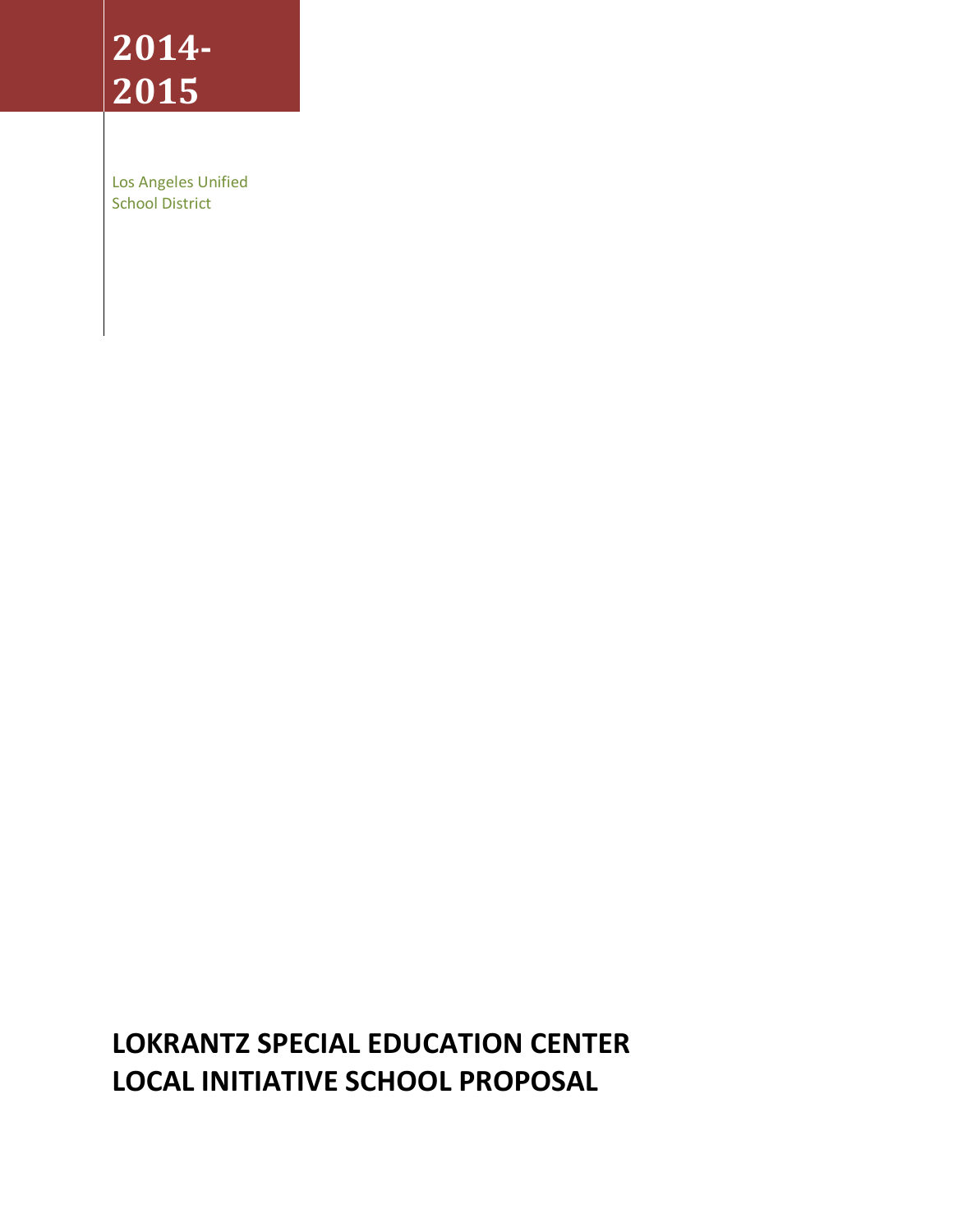#### **Table of Contents**

| <b>Section A:</b> | <b>Mission Statement</b>                    | Page 1     |
|-------------------|---------------------------------------------|------------|
| <b>Section B:</b> | <b>Vision Statement</b>                     | Page 1     |
| <b>Section C:</b> | <b>School Data Profile</b>                  |            |
|                   | <b>School Data/Information</b>              |            |
|                   | Analysis                                    |            |
|                   | Issues/Challenges/Implications              |            |
| <b>Section D:</b> | <b>Rationale for Choosing the LIS Model</b> | Page 5     |
| <b>Section E:</b> | <b>LIS Waiver &amp; Rationale</b>           | Page 6     |
|                   | <b>Professional Development</b>             | Page<br>-6 |
|                   | <b>Mutual Consent-Staffing</b>              | Page<br>-7 |
|                   | <b>Additional Waiver #1</b>                 | Page 9     |
|                   | <b>Additional Waiver #6</b>                 | Page 10    |
| <b>Section F:</b> | <b>Family and Community Engagement</b>      | Page 10-12 |
| <b>Section G:</b> | <b>School Culture and Climate</b>           | Page 13-14 |
|                   | Academic Culture                            |            |
|                   | <b>Professional Culture</b>                 |            |
| <b>Section H:</b> | Design Team                                 | Page 14-16 |
| <b>Section I</b>  | Implementation                              | Page 16    |
| Section J:        | <b>Required Attachments</b>                 |            |

#### **Attachments:**

 Attachment 1: Letter of Interest Attachment 2: List of Waivers Attachment 3: LIS Waiver Petition Attachment 4: Parent and Community Engagement Documentation Attachment 5: Written Consent of Principal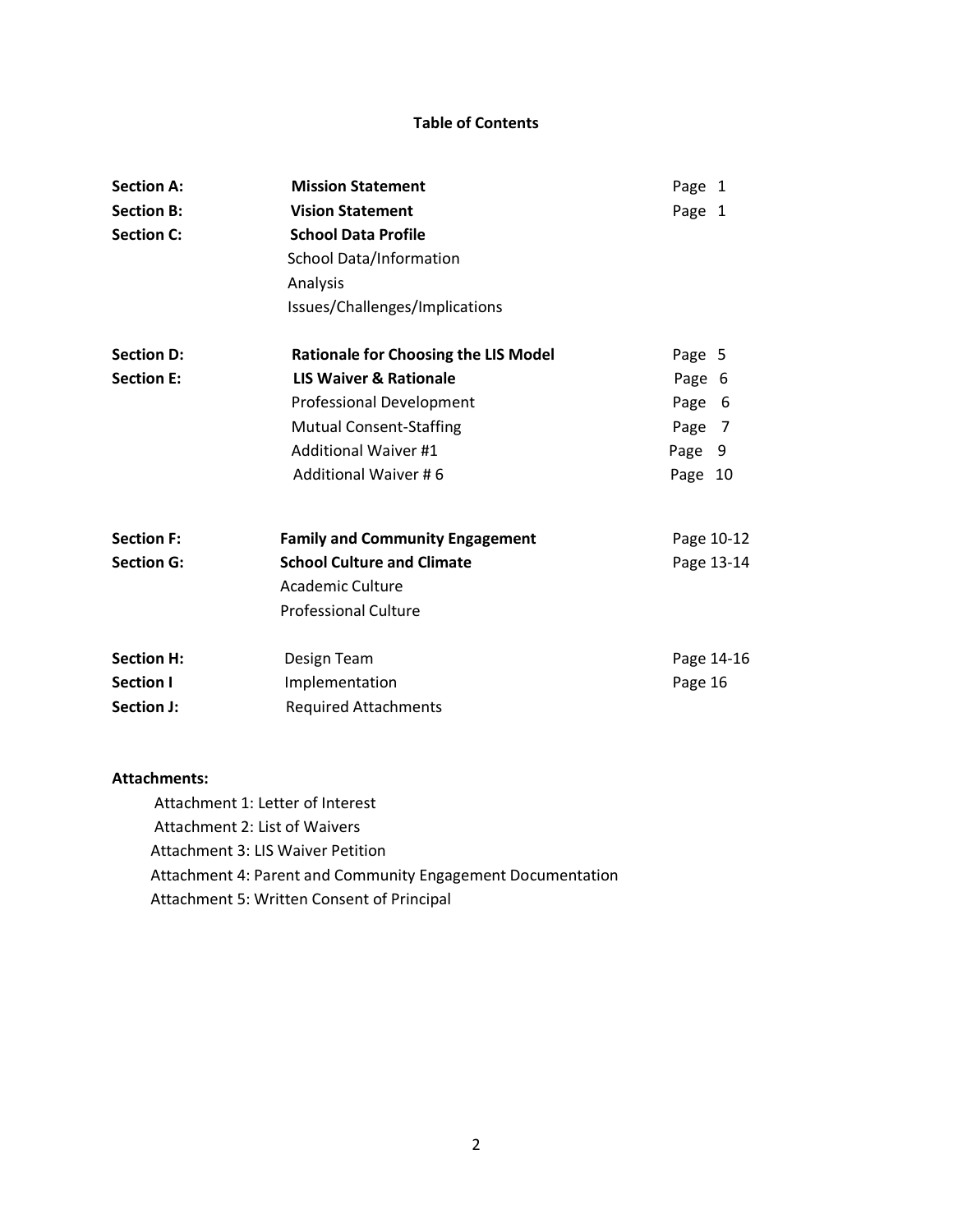## **LOCAL INITIATIVE SCHOOL PLAN**

# **A. MISSION**

Lokrantz School Community is a unique and dynamic integrated learning environment representing the highest educational standards. Educational opportunities are enhanced by a  $21<sup>st</sup>$ century program of social integration, growth and learning experiences, enriched by the supporting arts, humanities, and social organizations.

# **B. VISION**

Lokrantz School Community provides an outstanding educational setting and programs that offer excellence in academics, humanities and arts, through music, art and literature, as well as social integration and acceptance through daily collaborative programs integrating students of varying abilities. Our school community emphasizes the development of dignity, self-esteem, and mutual respect. We welcome a diverse population with parents, teachers, and administrators working collaboratively as educators.

- Humanities & Arts are woven into the core curriculum. Art forms such as music, drama, literature, dance and theatre will help to enrich the educational experience of all students.
- We intend to transform Lokrantz Special Education Center from a special education center to an elementary learning environment that welcomes both typical students and students with special needs.
- Lokrantz Center for Humanities & Arts(proposed name) is a school of choice through open enrollment.
- A nurturing school environment is created by all stakeholders including parents, certificated/classified staff, Administrators and neighboring communities.

#### **As professional educators the staff of Lokrantz believes in….**

- High expectations for all students
- Shared responsibilities
- Collaborative teams driving decisions to set future educational goals
- Acknowledging student accomplishments
- Examining issues of social justice through the arts
- Project based learning
- Lifelong learning preparations
- Education inspired and motivated through the Arts
- Improved self-esteem and cultural knowledge will help improve attendance and decrease suspensions
- Promoting social justice, social skills and social acceptance

# **C. SCHOOL DATA PROFILE/ANALYSIS**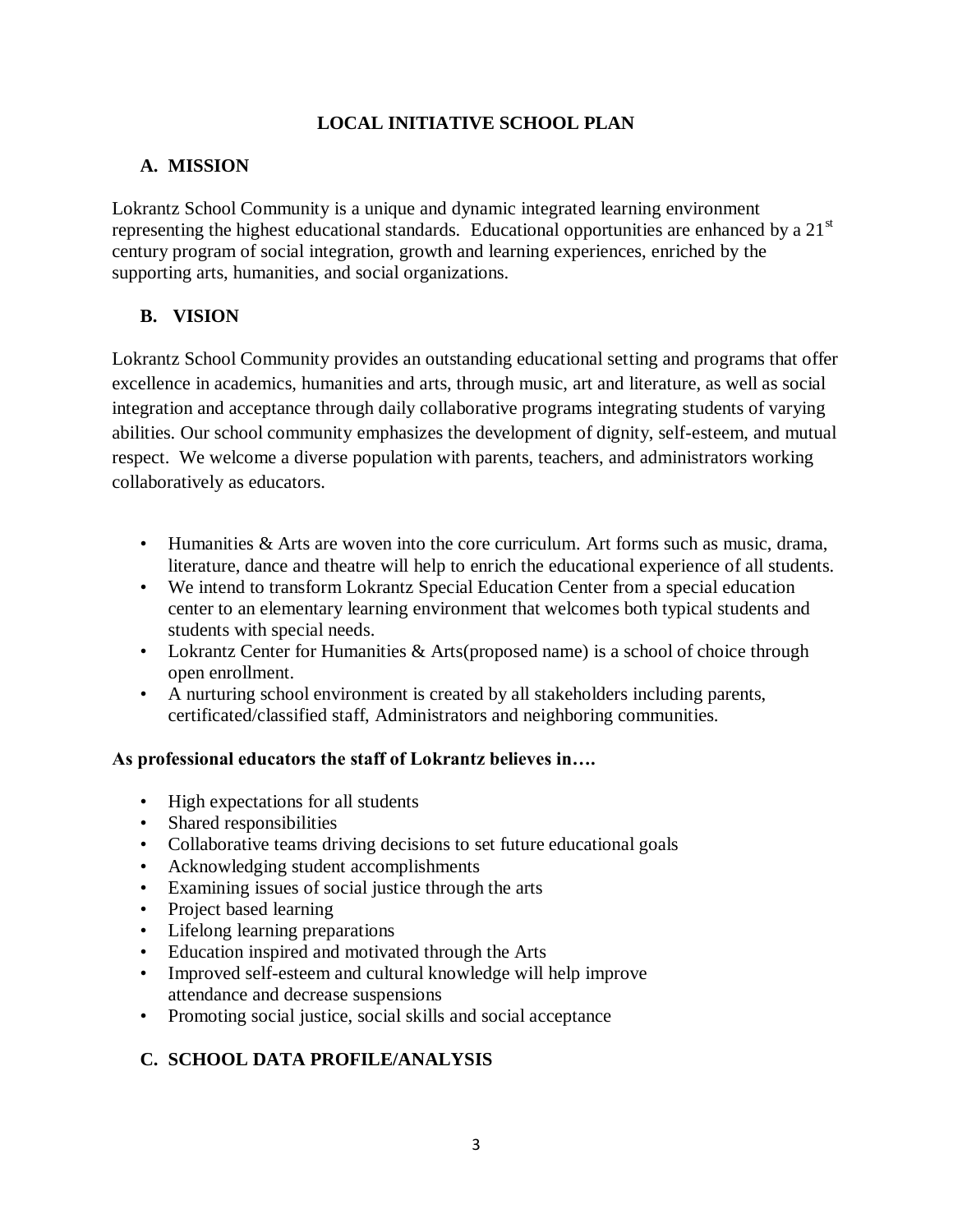Lokrantz is located in the Mid-valley with a culturally diverse student population and serves the moderate to severely handicapped. We are a  $K-5<sup>th</sup>$  grade Special Education Center. 57% of the student population is economically disadvantaged. 70% of our population is Latino, 8% is African American, 6% is Asian, 4% Filipino and 12% White. Currently, over 56% of students at Lokrantz qualify for the free and reduced lunch meal program. Current enrollment is 109 students for 2013-2014. Enrollment within the last couple of years has declined due to the district efforts to integrate general education campuses by reducing the number of students with disabilities attending segregated settings.

Sven Lokrantz Special Education Center is a unique campus built in 1961 with a second building added in the early 70's. Both buildings were specifically designed for students with the most severe physical and cognitive challenges. Lokrantz Special Education Center was designed to meet the needs of students with multiple disabilities –orthopedic. There is a therapy pool on the campus which includes a Hubbard Tank, as well as an assortment of equipment supplied through Low Incidence funding to promote mobility. Currently, California Children's Services Medical Therapy Unit is housed on campus. This provides not only convenience for families, but the opportunities for Occupational and Physical Therapist to collaborate and cooperate in the educational /treatment of specific students.

There is a student library, and a technology/computer center open to teachers, students and parents. It is a wireless environment and has added electric outlets and internet outlets in each classroom. The buildings are well –equipped with large, accessible rest rooms that include changing tables, adapted toilets, and showers. There is a therapy pool on campus which includes a Hubbard tank for specialized hydro-therapy activities. Lokrantz potentially would be able to accommodate up to 360 students**.** 

In addition to Lokrantz family community, Lokrantz maintains long-standing community partnerships with Zenith Insurance and the Masons/Shriners, Ride for a Cure, The fraternity Sigma Alpha Epsilon, and The Revitalize Reseda Neighborhood Council. Lokrantz has an outreach program, which invites students from elementary through high school age to come on the Lokrantz campus and interact with Lokrantz students. These schools include, The Country School, Heschel Day School, Louisville High School and Oakview High School. .Lokrantz has formed the English Language Advisory Council, and the School Site Council. Parent Education is provided during the day. Workshops such as Occupational Therapy, Physical Therapy, Behavior, Deaf and Hard of Hearing, and Language and Speech are offered to parents on a regular basis. An interpreter and child care are provided. During the day, there are computer classes, and sign language classes offered for parents, all are facilitated by our Parent Resource Assistant.

#### **ANALYSIS**

Educational Service Center-North (ESC) hypothesizes growth potential of general education enrollment of which 60% will be English Language Learners (ELL)-based on ESC Data. We project that Lokrantz's general education enrollment will reflect the above sub-group data. Within the EL subgroup; 10% is likely to reclassify. Of the enrolled students, it is also projected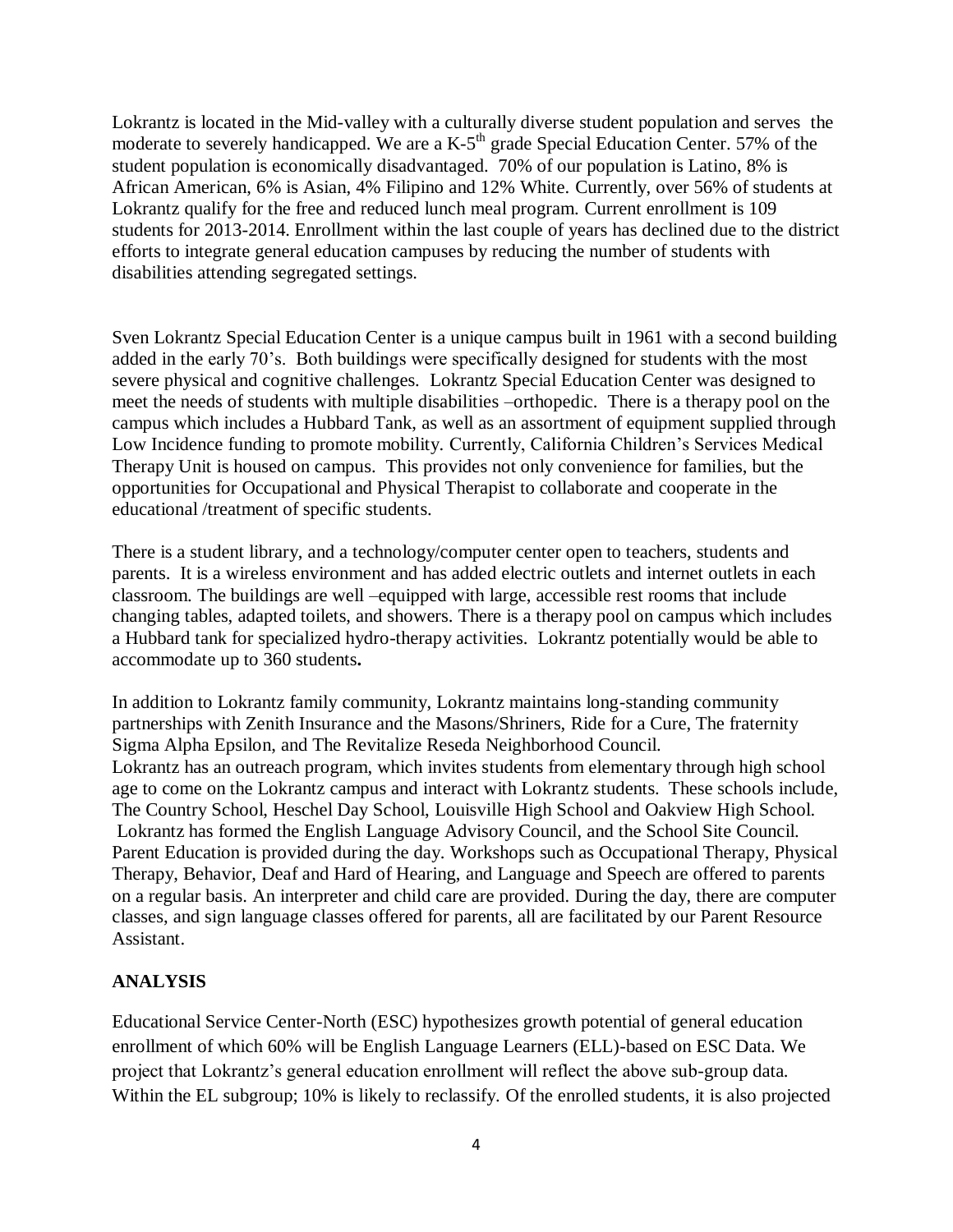that 70% will be socio-economically disadvantaged (based on the School Report card from 2012- 2013)

Why are we using these statistics?

1) ESC North is a fair indicator of students that will potentially attend Lokrantz.

2) By using the data from ESC North, we can project the changes in student growth and create objectives for Lokrantz.

 3) There is no current data for Lokrantz for General Education as this school has historically been a Special Education Center for Moderate to Severe Disabilities.

#### **ISSUES/CHALLENGES/IMPLICATIONS**

There is an overall goal to increase student achievement across LAUSD. We will begin to look at the percentage of change that we would like to accomplish by looking at ESC North data. We are going to direct the school's focus on English Learners, Reclassification of English Learners and Socio-Economically Disadvantage students.

The focus of English Learners will be their advancement through the various English Language Development levels to achieve Reclassification. The District's Reclassification Rate is 10%. We hope to maintain and/or improve that rate of advancement through the following strategies that will take place both in the classroom and throughout the school by: Intervention in the classroom and after school, classroom support, Oxford Picture Dictionary, SDAIE strategies, best practices used in Special Education classrooms being applied to General Education Classrooms, Professional Development and Support through the knowledge and practical experiences of the Special Education teachers to be used as a resource for General Education teachers.

California English Language Development Test (CELDT) and the Communication Observation Matrix (COM) are excellent tools for developing strategies and pinpointing concerns for English Learner student achievement and advancement. This is a beginning point for program development. This will be achieved through District recognized CELDT preparation materials, Professional Development for teachers on the use and focus of the materials, and ELD curriculum planning through DATA analysis of results. Best practices through the CELDT preparation will also result in a higher percentage of reclassification of English Learners throughout all the ELD Levels.

Even though the focus and direction of the school will be with the EL student, the rest of the community cannot and will not be disregarded. Growth and achievement for all is to be maintained throughout the community. State and National testing and Common Core Standards will be addressed. Data from State determined assessments will be disaggregated to help identify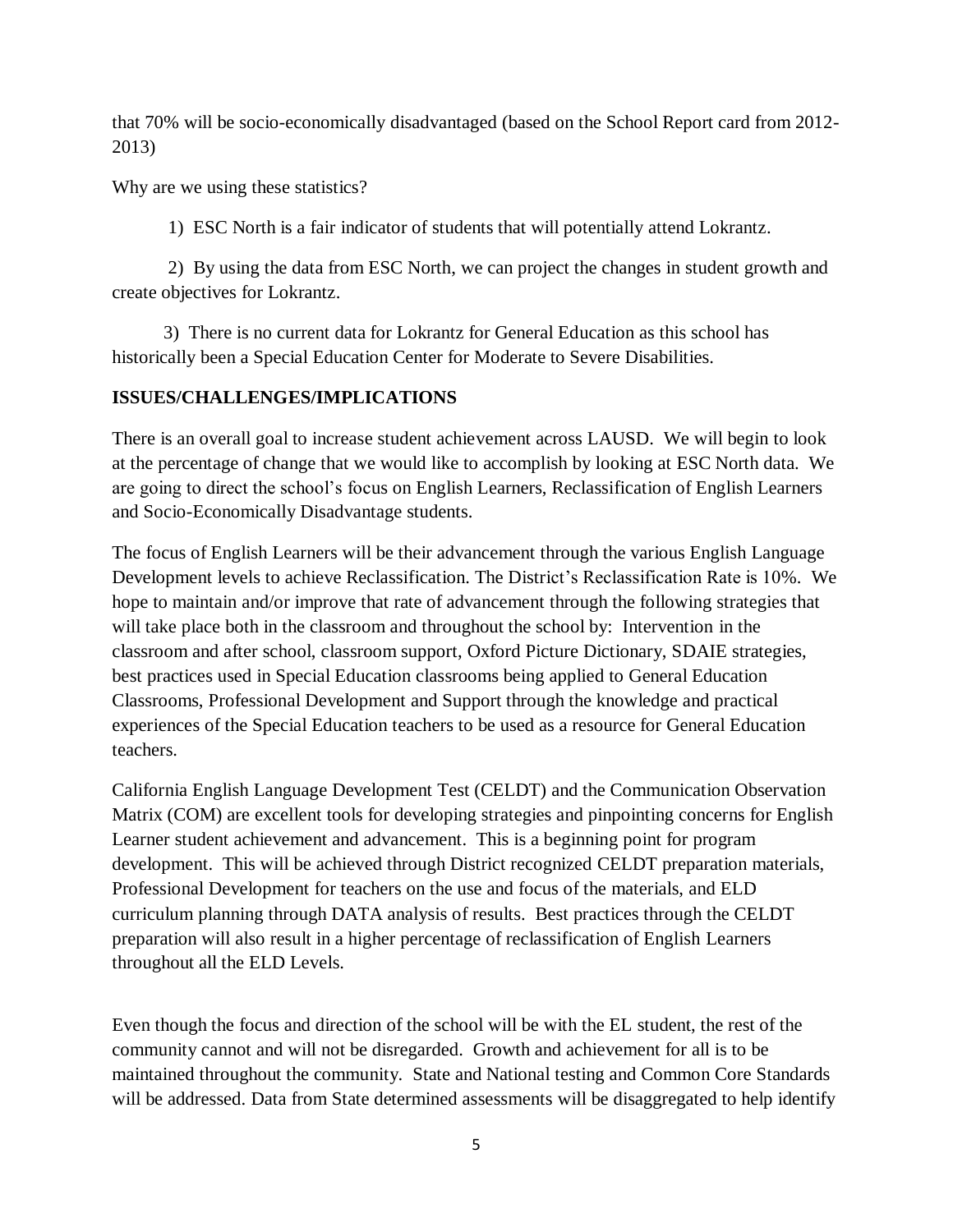those students who are not at the Proficient or above level. This data will be used to determine strategies needed to address student needs. Additionally, for our moderate to severe population, data will be gathered from the annual goals and objectives met. This will provide an overall view of student progress. At the same time, the data will also be used to form Study groups for the teachers to formulate classroom strategies, areas of focus, and professional development to increase achievement levels. The school is in a unique situation with Special- Education teachers and resources (Unique, OPD, SANDI) readily available to create and maintain teacher Professional Development and mentoring for General Education teachers who may need support in developing strategies for students with specific needs, or guidance in breaking down lessons to reinforce skills that may be weak or lacking. Opportunities for teachers to collaborate, articulate, and analyze data will be given on designated days/times. During these designated times, students will participate in humanities/arts lessons and activities on a scheduled and rotating basis.

#### Conclusions of District data:

ESC North data shows that approximately 52% of students were Below Basic and Basic on the CST for 2012-2013 testing window and would benefit from a direct, focused intervention practices stated above in both ELA and Math.

English Learners data from the local district from CST for 2012-2013 shows that 1/3 of all EL students tested are Below Basic and Basic. This would be a focus of intervention.

30% of ESC North students are Socio-economically disadvantaged and are testing at a Below Basic and Basic level.

The Arts and Humanities would be a means of reaching this targeted group of students through various modalities and learning styles. Along with the humanities and art program, which is creative and multi-leveled, touching various modalities and thus able to reach students on variety of levels of interests and skill, Lokrantz will offer a smaller learning community (overall school capacity 360). Studies on the topic of *Attendance* and *school safety/suspension* show there are various benefits to smaller schools for student achievement, safety, and relationships among members of the school community. For example, a study by McNeely et al. (2002), found that smaller schools positively correlate to school connectedness. The following information supports the belief that students who are immersed in the humanities and arts benefit academically, socially, and emotionally. Research has shown that there is a positive relationship between arts/music programs and academic achievement.

#### **United States Department of Education Study-**

- In STEM driven era of education, access to humanities: history, social science, art, music, theater can be limited
- US Dept. of Education children in US lacked instruction in arts
- Without humanities as a part of education students may not have time or resources to participate in art and music programs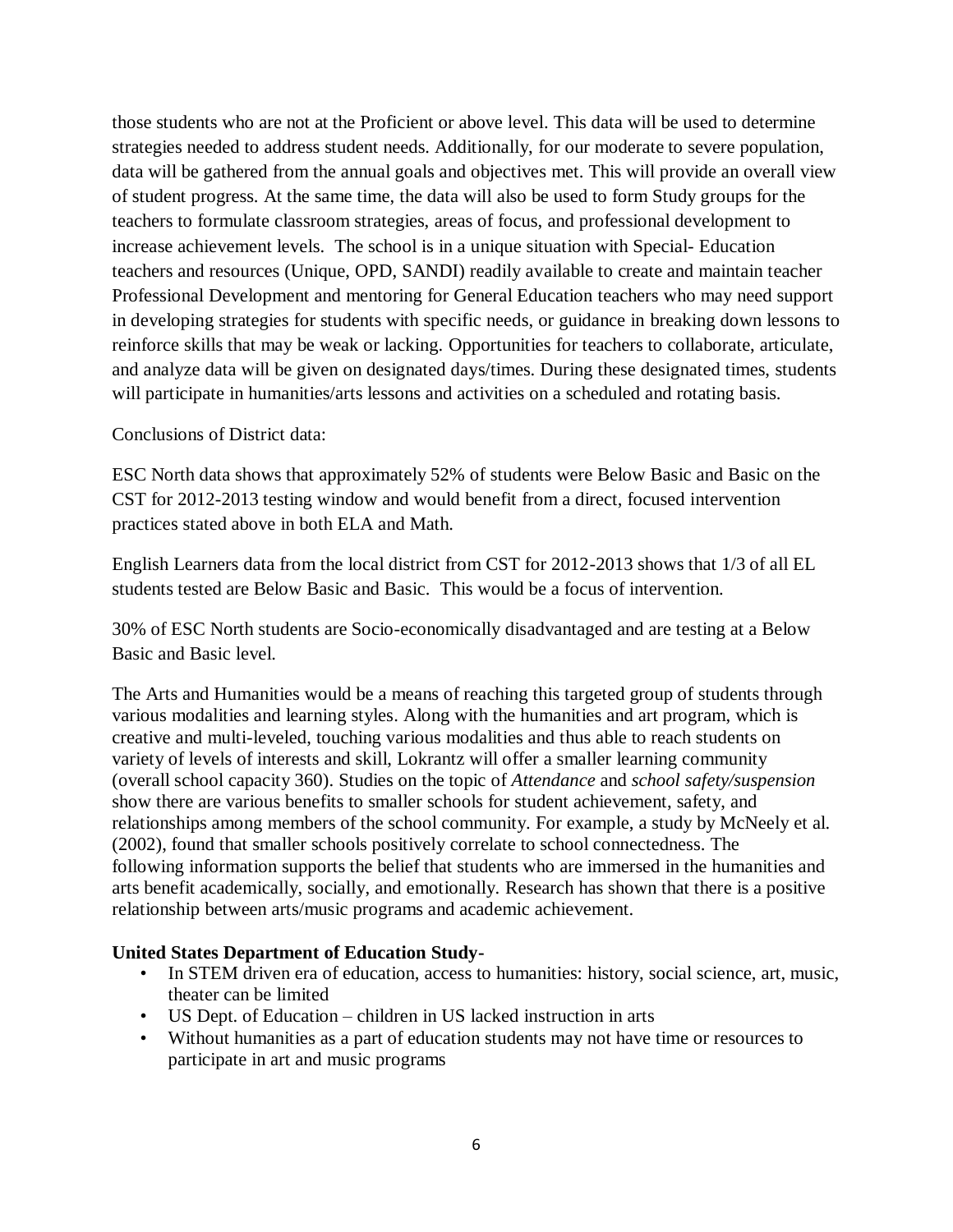• many elementary school children in US lacked instruction in arts STEM education focuses on training students for success in the technology-driven world; access to humanities can be very limited

# **American Academy of Arts and Sciences 2010 study commissioned by Congress**

- The world has become more interconnected. The more you know about other cultures, the better you can function
- The global economy requires skills that workers can only get through studying humanities

## **11 Facts About Art in Education-dosomething.org**

- Students who study art in education are four times more likely to be recognized for academic performance and three times more likely to be awarded for school attendance.
- Arts and music education are mandatory in countries that consistently rank among the highest for math and science scores like Japan, Hungary and the Netherlands
- Researchers find that sustained learning in music and theater correlates strongly with higher achievement in both math and reading
- In a study of high-poverty schools in Chicago, schools that participated in Arts' partnerships made great strides in closing the gap between high and low income students in academic achievement
- Multiple studies have concluded that extra-curricular and curricular art studies and activities improve school attendance
- New brain research shows that skills not only does music improve skill in math and reading, but it promotes creativity, social development, personality adjustment and selfworth

# **L.A. Times "Fostering Compassion in Children"-Arlie Hochschild**

The emerging field of humanities centered learning promotes a curriculum of nonviolence. Nonviolence through the humanities counteracts the dehumanizing mentality of violence. The core principle is that isolation leads to anger, which gives way to violent reactions and behaviors. A humanities program lead to the understanding of the roots of humanity and eliminates the sense of isolation. Students are able to find outlets for emotions that would otherwise lead to violent behaviors. When students are provided a deeper understanding of the needs of all people, anger and violent behaviors drop significantly.

# **"Teaching Non-Violence Through the Humanities"-Jacquie McGregor, Concordia University**

- Violence is an outcropping of dehumanization. By understanding what makes each of us humans it becomes impossible to dehumanize the lives of those around us.
- Helping students understand collective experience of humanity through subjects that promote emotional maturity , gives students a wider understanding of the community of which they play a part. Through this understanding we can begin to promote a curriculum of nonviolence and cooperation.

# **D. RATIONALE FOR CHOOSING THE LOCAL INITIATIVE SCHOOL (LIS) MODEL (1)**

After attending several workshops and reviewing the possible school models, our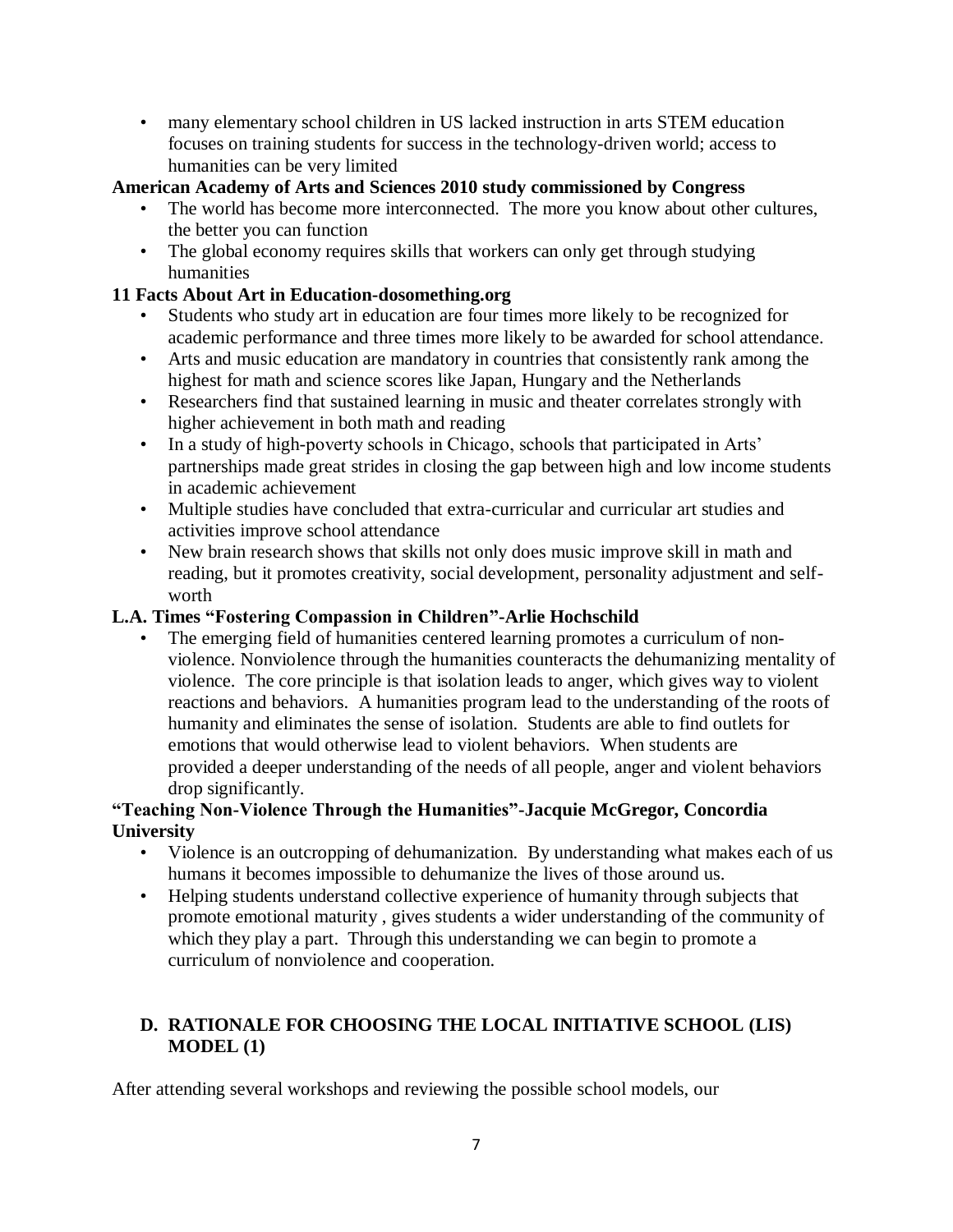Lokrantz Design Team believes the LIS plan is the best model to accomplish our school mission and vision goals. The Lokrantz Community "Believe in organizing ourselves as professionals in collaborative teams focusing on student learning and achievement." We also believe in "Partnering with our parents and community to provide the best support for all students"

After attending four Local Options Oversight Committees training sessions and having many discussions, the team decided to pursue a proposal to become a Local Initiative School (LIS). As a LIS, we will have the freedom to create an organizational plan that meets the needs of students and staff. This includes honoring our historical site and maintaining the integrity of our well established Moderate to Severe Special Education Program. Our goal is to sustain our Special Day classes for students with moderate to severe disabilities at 33% of the schools total enrollment. We will welcome typical students to our campus, thus allowing for integration opportunities, per the Modified Consent Decree.

The LIS model enables us greater opportunities to create and maintain a nurturing environment as a small school learning community, which allows us to promote social justice, foster student achievement and values effort. The LIS model allows us staff selection through our waivers of hiring administrators, certificated and classified staff. As we become more effective in implementing our schools' mission and vision, we will then research other practices and apply for new waivers based upon our changing and growing population of moderate to severe special education and typical students.

Currently, there are no elementary Humanities/Arts schools in the San Fernando Valley. Redesigning our campus as a LIS school model provides a creative way for us to transform our school into a comprehensive campus with a specific theme and focus. We will bring in community resources such as California State University Northridge, Cal Arts, and the Arts Community.

During the first few years, we will rely heavily on the Division of Special Education for funding to assist in the successful implementation of integration between our moderate to severe population and their typical peers. After which, our creative and capable staff will pursue grants and seek additional community support to sustain our goal to achieve excellence for all students.

#### **E. LOCAL INITIATIVE SCHOOL WAIVERS AND RATIONALE**

#### **LIS Waiver # 7, Professional Development**

1. Lokrantz is a long established School Based Management school and has been granted a waiver to schedule "Banked Tuesdays" for the entire school year. This enables us to expand, improve and provide our staff with more opportunities for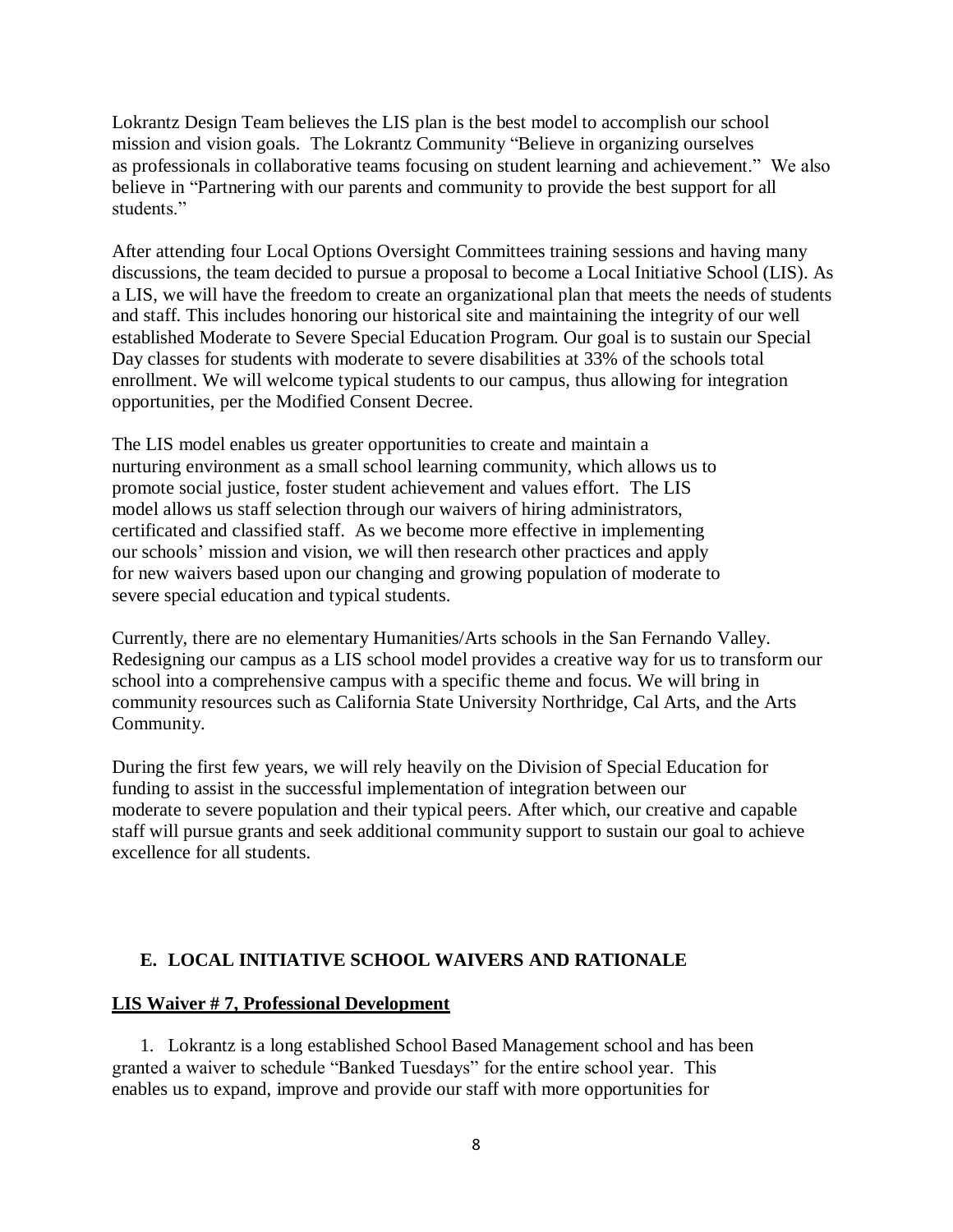meaningful professional development. As Lokrantz transitions from a Special Education Center to a comprehensive elementary school focused on Humanities and Arts, we recognize the need to add and create instructional strategies with a specific focus on Humanities and Arts along with our established professional development priorities.

Professional Development will focus on improving student achievement and supporting the school vision. This will be accomplished by providing the necessary time for teachers and staff to collaborate on curriculum, analyze data, share teaching strategies and provide teacher lead workshops. In addition professional development will center on providing an Arts and Humanities program to all students. Our school population will include a substantial amount of students with moderate to severe disabilities (33%). A portion of our professional development will concentrate on initiating options for integration between our special education students and our general education students through Arts and Humanities curriculum. In addition our professional development will adhere to all LAUSD, state and federal mandates and guidelines.

As our students are exposed to an ever increasing world filled with technology, we want to create a balance between technology and a learning environment rich in the Humanities. Studies have shown that there is a correlation between students whose education programs include music, art and other means of self-expression and improved test scores in math and reading.

Professional Development will take place using a variety of presentation formats. Topics for large group presentations for both certificated and classified teaching staff will be based on ongoing Needs Assessments. We will invite speakers from within LAUSD as well as outside organizations to provide relevant information and resources to the staff. Our special education teachers will meet monthly in program alike groups as our general education teachers will meet in grade level teams for curriculum development with a focus on district mandated curriculums, problem solving and to analyze data. General education teachers along with special education teachers will participate in cross grade level articulation to create and implement opportunities for ongoing integration between our general education and our special education students through Humanities and Arts programs. There will also be opportunities for vertical planning to ensure continuity on instruction.

Providing a high quality and diverse professional development program for staff will help enhance teaching practices resulting in academic growth and achievement for all students.

#### **LIS Waiver #9 "Mutual Consent", Staffing Waiver**

2. As Lokrantz Special Education Center transitions to become Lokrantz Center for Humanities and Arts, a Local Initiative School, we are requesting the "Mutual Consent" waiver as it applies to "Staffing". In order to provide all our students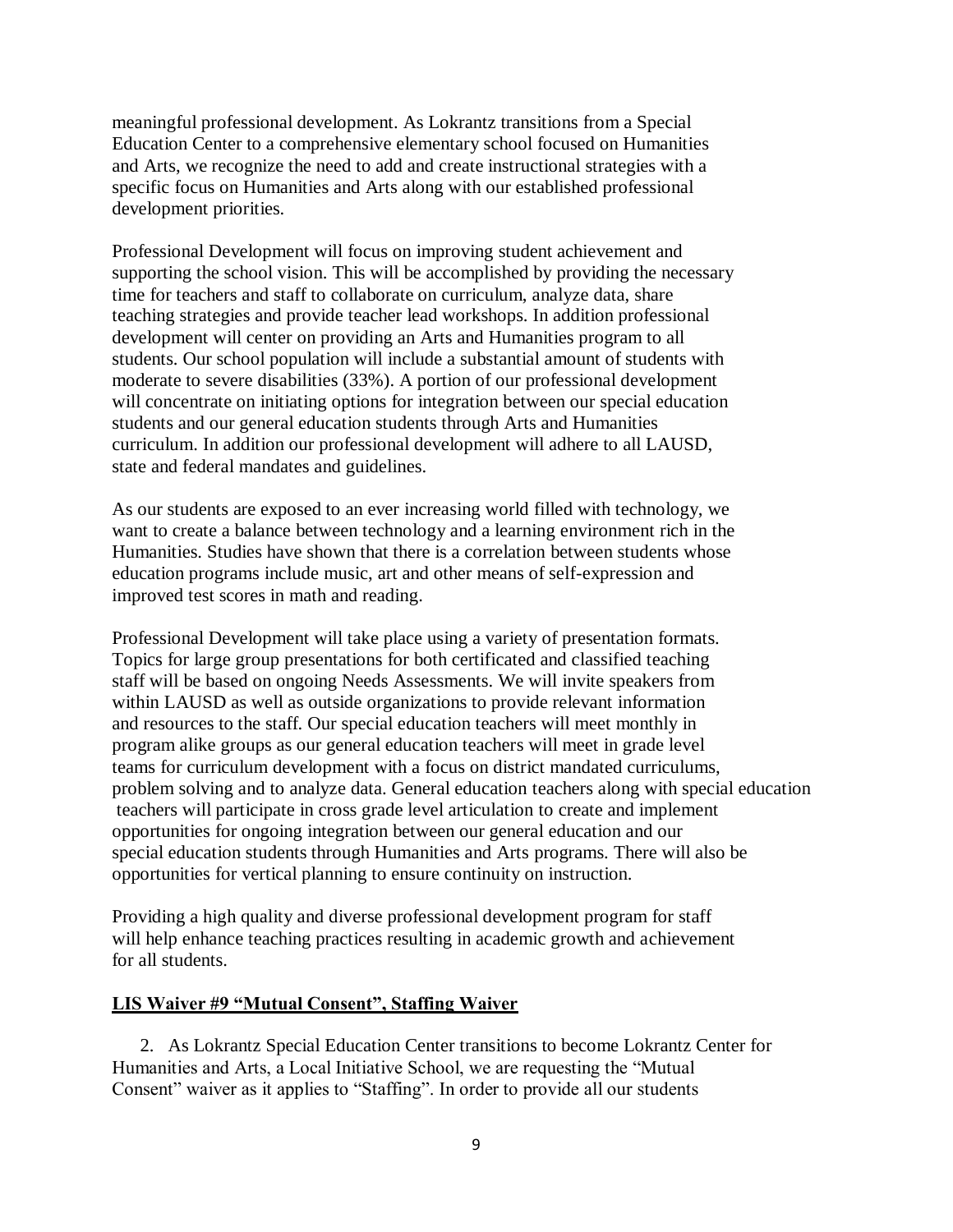with a safe and nurturing learning environment with high expectations for growth and learning, we need to attract and maintain a highly qualified staff and administration to share in our school's vision and mission.

We expect all stakeholders to work collaboratively in building a school that strives for academic success, mutual respect and values Humanities and Arts as a means of self-worth and expression. We will seek out people who are willing to work collaboratively with all stakeholders. We are looking for teachers, paraprofessionals, administrators and all out of the classroom school based positions that are interested in working at a school that values individuality, promotes Social Justice and creating integration opportunities between our students with moderate to severe disabilities and our typical students.

As a School Based Management School, Lokrantz has established a long standing history of participating in the staff and principal selection process. The onsite staff/principal selection process allows potential employees an opportunity to interact with current school staff during the interview process and understand our expectations for the open position. Potential employees will have the opportunity to experience the climate of the school and share their work experiences and philosophies. The onsite staff/principal selection process gives potential employees an opportunity to ask specific questions regarding the position they are applying for as well as asking any other questions they might have about the school. We are looking for people who will be dedicated employees devoted to the needs of our students and continued school improvement. We are seeking true professionals who can collaborate together toward our common goal of providing a quality education for each and every Lokrantz student.

All prospective candidates, regardless of the position they are applying for will be selected for interview from the LAUSD generated eligibility hiring lists.

#### **Teacher Selection**

The onsite selection committee for classroom teachers will consist of the Principal, a parent representative from the School Based Management Council, UTLA Chapter Chair. In addition, when interviewing for a Special Day Class the selection team will include a teacher from the same Special Education Program and a Special Education Assistant. When interviewing for a General Education Classroom the selection team will include the UTLA Chapter Chair and a grade alike teacher when available.

The UTLA-LAUSD contract will not be altered, no alternative language is necessary to substitute for contract language or policy. Staff selection will follow contract guidelines with the exception of district mandated priority placements. We will agree to interview District Mandated Placements but retain the option to deny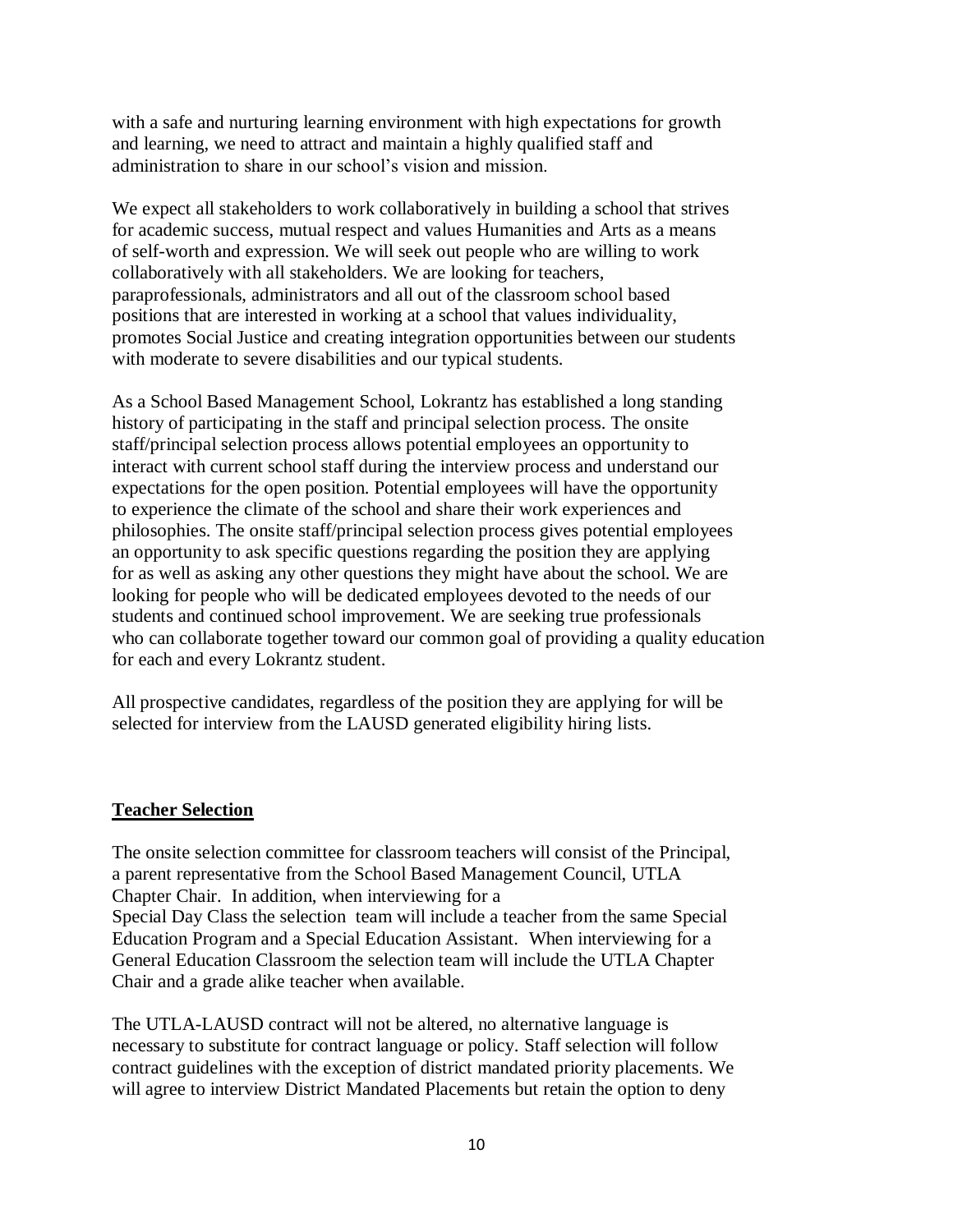placement.

#### **Para-Professional Positions**

The onsite selection committee for Special Education Assistants/Trainees will consist of the Principal, the Supervisor of Assistants, the school SEIU Local 99 Union Steward, a Classified Representative and the Special Education Teacher from the class with the vacancy.

#### **Out of Classroom School Based Positions**

The onsite selection committee for Out of Classroom School Based Positions will be comprised of the members of The Lokrantz School Based Management Council. Out of Classroom School Based Positions include, but are not limited to Office Administrative Assistant, Supervisor of Assistants, Office Clerks, Plant Manager, Cafeteria Manager and Full time School Nurse.

# **Principal Selection**

The onsite Principal Selection Committee will consist of the members of the Lokrantz School Based Management Council as active participants along with the LAUSD appointed committee members. As we participate in the LAUSD process for Principal Selection, we will adhere to the policies and procedures of LAUSD.

#### **School Based Management Alternates**

This waiver enables the elected members of the School Based Management Council to designate their own alternates to attend meetings when elected alternates are unable to attend a SBM meeting. The ability to designate alternates helps to insure that representation of all constituents are represented at SBM meetings as outlined in the Collective Bargaining Agreement between UTLA and LAUSD.

# **3. Additional LIS Waivers**

*LIS Waiver #1*- A Re-adoption in the Local Initiative School program of any current special conditions and/or waivers already applicable to the school such as School Based Management (SBM).

The Lokrantz school community has a long history in supporting school reform efforts within LAUSD. Lokrantz has been a School Based Management school since 1990. Over the past 23 years Lokrantz has applied for and has been granted a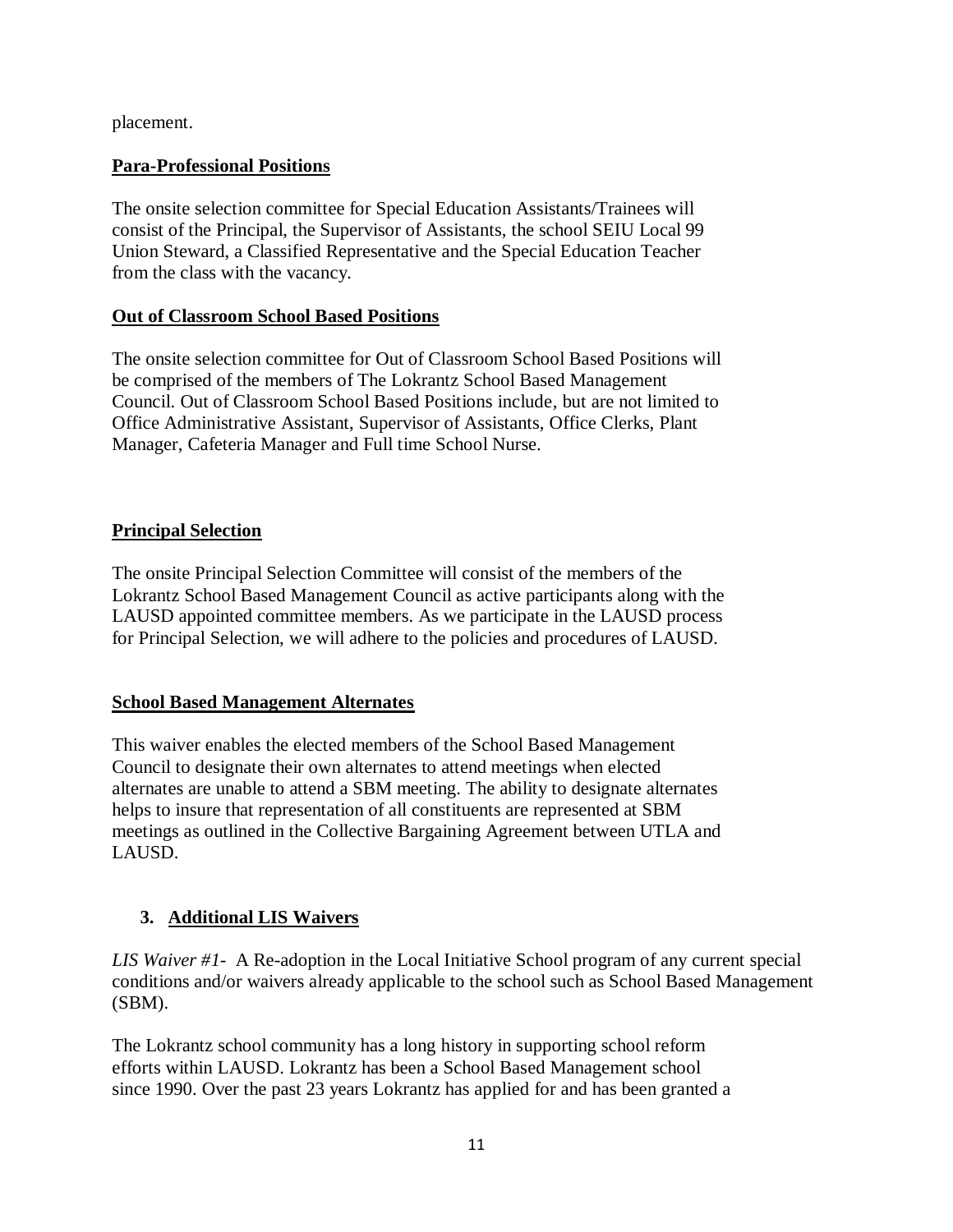variety of SBM waivers. Currently Lokrantz has three active SBM waivers.

# • **Additional Banked Tuesdays**

The Bank Tuesday waiver provides Lokrantz the opportunity to start Professional Development the first week of the school year and continue through the last week of the school year. This has been made possible by increasing the instructional day by four minutes. The four minutes has been deleted from teacher preparation time before the school day.

# • **Staff Selection**

The Staff Selection waiver allows the stakeholders Lokrantz the opportunity to be a part of staff selection process for all school based positions including principal. With active involvement in staff selection, the Lokrantz school community can insure that prospective employees share in the school vision and be able to work collaboratively with all staff members. Interview teams are specified in LIS.

#### *LIS Waiver #6-School Internal Organization Plan*

- In providing a unique educational environment that promotes learning through humanities/arts; special and general education students can work and learn together on an equal basis where creativity, exploration and collaboration is encouraged.
- A small community offers all students an opportunity to be recognized and celebrated for their achievements.
- In creating a elementary Humanities and Arts school, we complete the feeder school cycle from Lokrantz Elementary to students possibly attending Holmes Middle School-Humanities/Arts to Cleveland High School-Humanities and Arts Magnet. This provides an opportunity for students to start and continue Humanities education for their entire school experiences.
- In a small school structure parents can become an intrugal part of the school community. With parent support we can establish additional resources for our Humanities/Arts program.
- In creating a school where a third of our population is students with moderate to severe disabilities, we offer all our students the ability to learn from each others strengths and weaknesses. We teach compassion as well as a sense of community and self fulfillment where diversity and uniqueness are valued.

# **Waiver #9, Mutual Consent**

#### • **School Based Management Alternates**

This waiver enables the elected members of the School Based Management Council to designate their own alternates to attend meetings when elected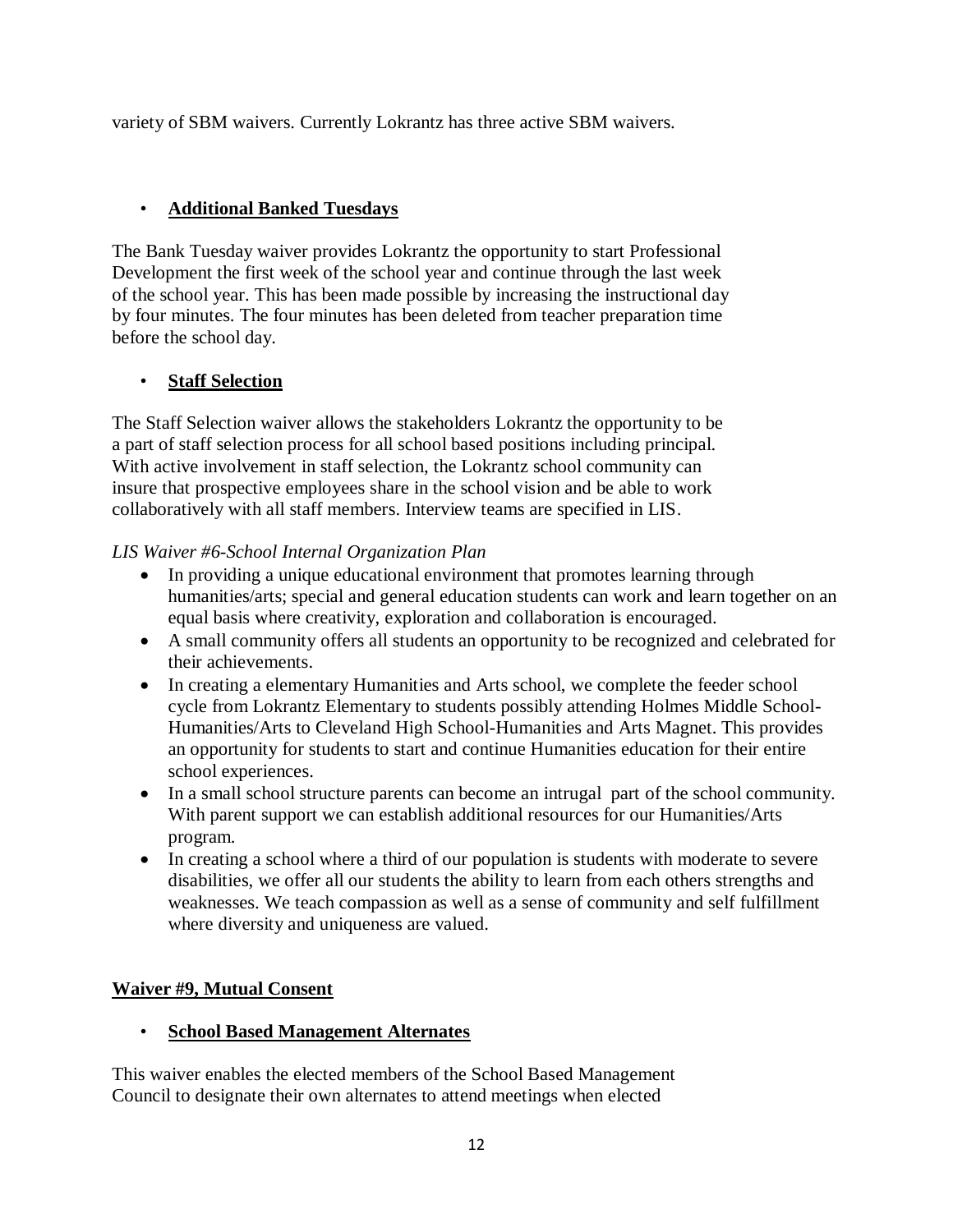alternates are unable to attend a SBM meeting. The ability to designate alternates helps to insure that representation of all constituents are represented at SBM meetings as outlined in the Collective Bargaining Agreement between UTLA and LAUSD.

# **F. FAMILY AND COMMUNITY ENGAGEMENT**

We understand that a critical part of effective schooling is parent involvement. Lokrantz believes that the education of its students is a shared responsibility with parents, as reinforced by the signing of the Parent and Teacher Pledge before the commencement of each school year. The parent's primary responsibility is to work as a partner with the school, to promote its success and ultimately enrich the experience of each student. Research has shown that involvement by parents as partners in their children's education contributes greatly to student achievement and conduct.

- Families provide the primary educational environment
- Parent involvement in their children's education is more important to student success than family income or education.
- Parent involvement in children's education is more important to student achievement through reinforcement, support and modeling.
- Parent involvement with the school is most effective when it is supportive, long lasting, and well-planned.
- The benefits of parent involvement for students are not limited to early childhood or the elementary grades; positive benefits continue on through high school.
- Parent involvement ultimately improves the effectiveness of the school's curriculum and activities.

As Lokrantz transforms into a comprehensive campus which includes both specialeducation and general education students, we feel it's critical to engage all parents in the education of their child. As we evolve, we know many of our students will be nonresident students. As we have seen with our current situation, transportation for parents to attend various activities conducted onsite is difficult. Many of our families do not have transportation, or they live a distance away from the school, which makes returning to the school for evening events challenging. We predict this problem will continue as our campus transforms with typical nonresident students. To address this challenge we will conduct activities at different times of the day and also in the evenings and on weekends. We will use parent volunteers to connect via a parent phone tree as well as our Connect-Ed system.

Families will be meaningfully involved in their child's education through a variety of ways. We will continue to host family fun events and increase our parent participation by hosting the following events: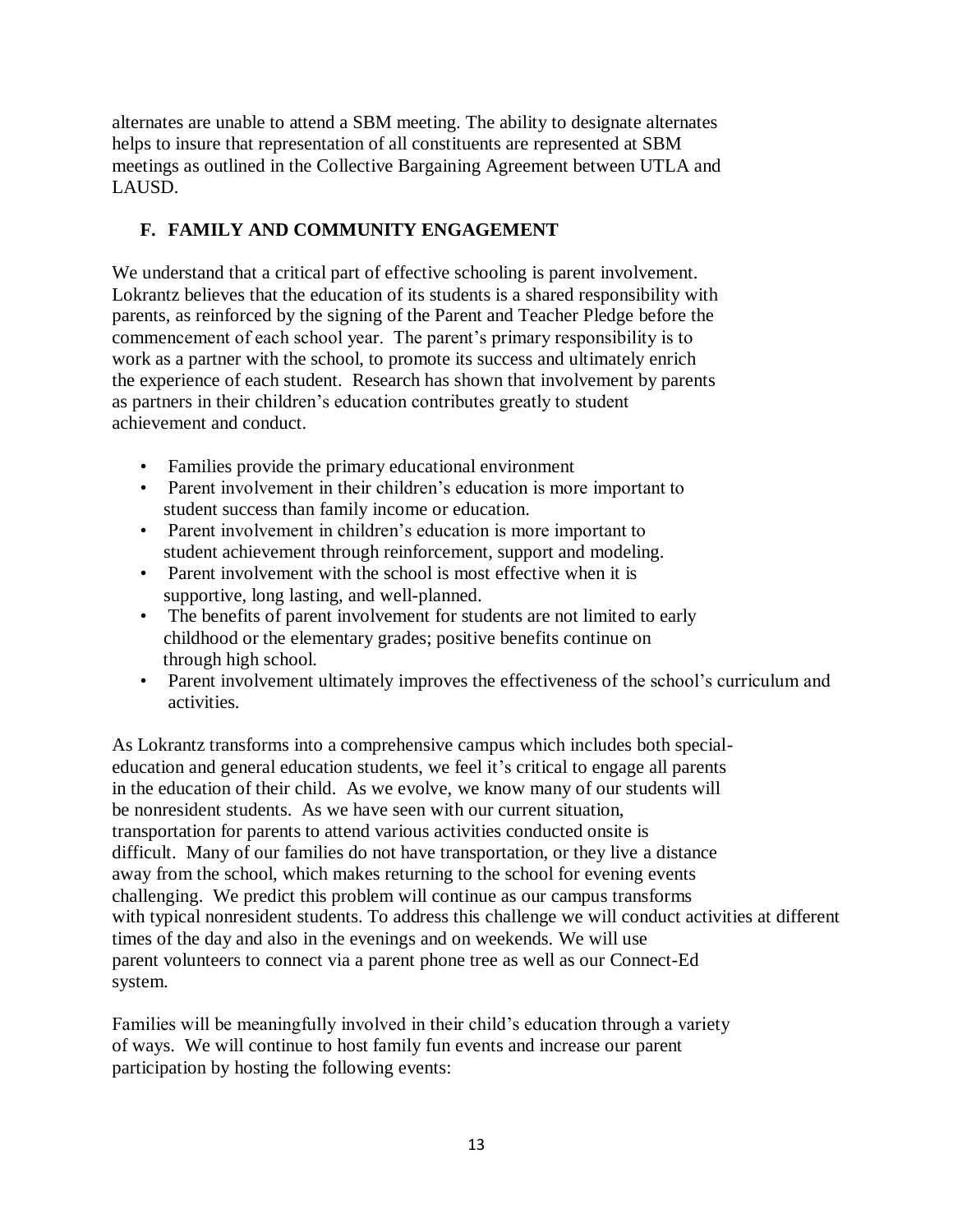- Movie Nights
- Back To School Night
- Open House
- Parent Teacher Conferences
- Spirit Nights/Weekly Spirit Days (Fridays, wear school t-shirt with pride)
- Parent Support Group Potlucks (last Friday of the month)
- Coffee with the Principal (once per month)
- Work Shops (varies upon the needs assessments from families)
- ELAC/School Site Council Meetings
- Sign Language Classes

We will get more parents involved and provide the proper resources and information that will assist them in supporting their children through the educational process. Our Parent Center will fulfill our parent involvement plans most importantly by providing a place where parents can meet and feel welcome. We will have several workshops planned throughout the school year and continue to hold monthly meetings to have open discussions, build a stronger Parent Group and motivate parents to participate in fundraising activities/workshops.

# **Our Goal is:**

- Provide a supportive network of parents as well as volunteers and staff to assist in helping parents achieve success through learning.
- We will provide parents with access to educational/training programs that will meet their individual needs.
- We will provide an outlet for parents to share their ideas and concerns regarding their needs as well as their children's.

# **Our Objectives:**

- Parents will learn new ways and techniques in helping their children learn.
- Parents will learn strategies in dealing with behavioral issues and other challenges.
- Parents will feel empowered and have success while supporting their children in every aspect.

Our plans, goals and objectives were determined through parent meetings, parent surveys, and follow-up discussions regarding parents' concerns and needs. We will evaluate the effectiveness/success of our workshops, events and meetings in a variety of ways as mentioned above.

Over the years Lokrantz has established strong community support along with earning the title of a California Distinguished School. The ongoing community support for Lokrantz includes:

- CSUN Music Therapy
- Learning for Life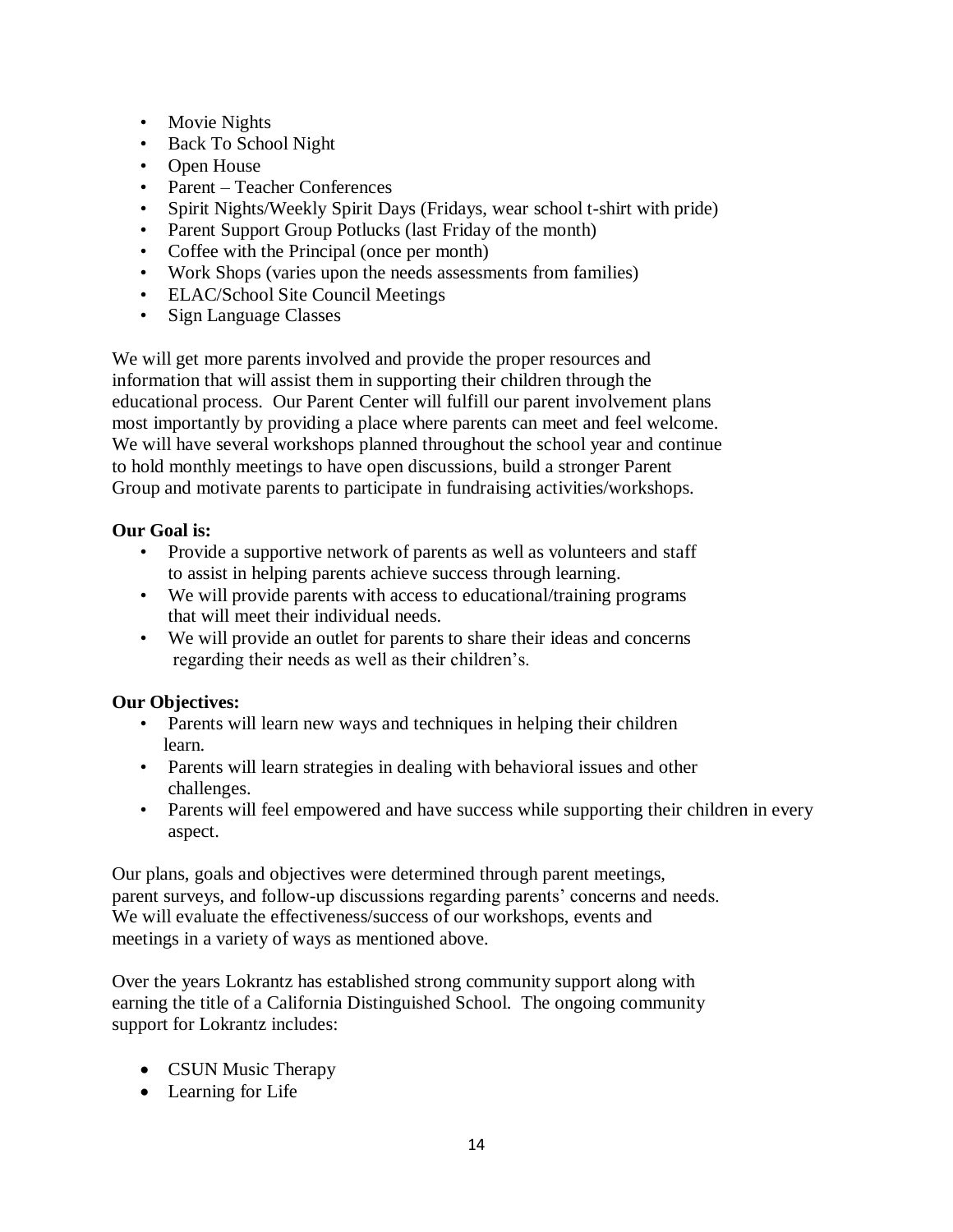- Book Pals
- Panavision
- Oakview High School
- The Country School
- Encino Shrine Club
- Shane's Inspiration
- Los Angeles Rod N Reel Club
- Kaiser Therapy Dog
- Zenith Insurance Company

As Lokrantz evolves into a Local Initiative School, we plan to align ourselves with the Reseda Chamber of Commerce, the Reseda Neighborhood Council and the Canoga Park Youth Arts Center. As a school community we will continue to seek out new opportunities to create additional and ongoing support and interaction within our surrounding neighborhood and community at large.

# **G. SCHOOL CULTURE AND CLIMATE**

The Lokrantz School Community has long embraced School Reform efforts within LAUSD. In 1990, Lokrantz became a School Based Management School (SBM). Lokrantz has continued as a SBM School for the past 23 years. As a continuing SBM School and as Lokrantz becomes a Local Initiative School, the School Governance will remain the Local School Leadership Council as stated in Article XXVII of the Collective Bargaining Agreement between LAUSD and UTLA.

#### **Academic Culture:**

Lokrantz encourages the pursuit of learning through interdisciplinary exploration and programming. Our academic culture reminds students that learning is fun by fostering an inclusive environment that promotes curiosity and conversations beyond the classroom. Our teachers and students will build strong relationships together and learn in a safe environment. Lokrantz provides a structural learning program that can be managed and assessed. Our students with moderate to severe disabilities will be integrated through Humanities/Arts throughout the school day.

Our school believes in embracing the students and families of our community by building a culture that promotes acceptance of all and responsible citizens of our society. This creates a sense of pride, trust and love cultivated in our school community and directly correlates to a powerful positive culture and core belief that together we are Lokrantz! Our students are motivated to succeed through character education, reward programs, acknowledgements, positive reinforcement and weekly school spirit days. Teachers and staff embrace the philosophy to teach the whole student and instill the core values that our school believes in including responsibility, respect, self-control, perseverance, tolerance and honesty. Our students feel safe because the compassion and care that our staff possesses is evident to our students.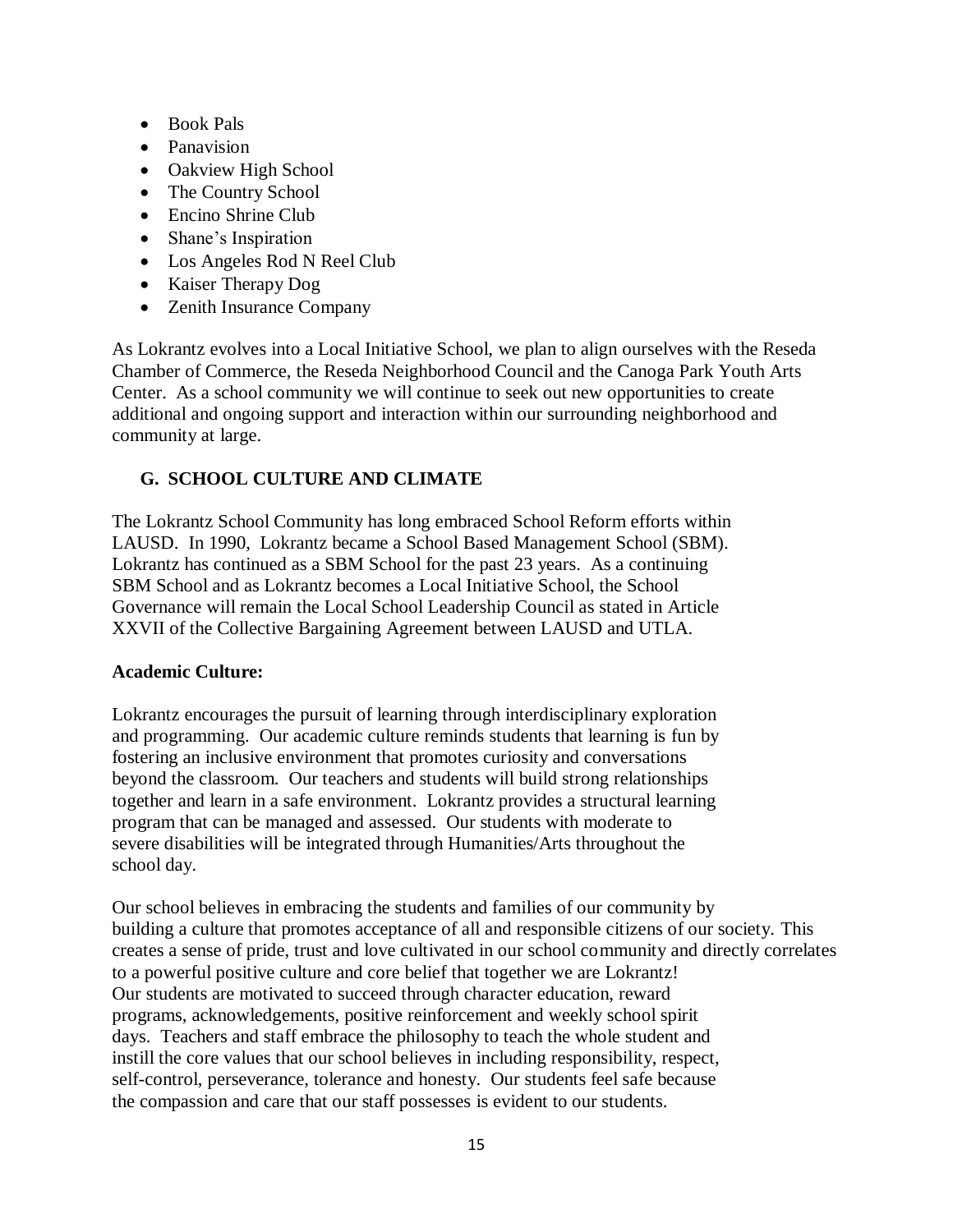The standards require that all students gain, evaluate and present increasingly complex information, ideas and evidence through listening and speaking as well as through media. The humanities and arts, in the form of dance, movement, art, drama and music will allow an outlet for those to express their understanding and make their statements. Just as media and technology are integrated in school and life in the twenty-first century, skills related to the humanities and media use both critical analysis and production and are integrated throughout the curriculum. The humanities and arts program will allow for both the students following the general education curriculum as well as the students following the alternate curriculum to build knowledge, gain insights, explore possibilities and broaden their perspective. The standards are building blocks for successful classrooms. Our school will afford children who are involved in the Mobility Opportunities Via Education/Experience (M.O.V.E) curriculum the opportunity to take pride in demonstrating their skills. Sitting, standing and walking skills will better allow physically challenged students to more easily interact with typical peers, both during daily routines and special events.

Our Humanities/Arts program will be enriched with the Arts in a variety of ways. Our students will be integrated through music, art projects/shows, dance, theater and performances. One of our main focus points will be project based learning, smaller learning communities and social justice. We want to attract students facing challenges, so they can achieve their full potential in a smaller learning community. We will recruit from public/private schools as well as the overflow from CHIME and magnet schools. Studies have shown that students who study the Arts are four times more likely to be recognized for academic performance and three times more likely to be awarded with improved attendance. Learning compassion and volunteerism in helping others improves social skills, self-esteem, self-worth, and improves overall academic achievement. Humanities/Arts education helps to put our moderate to severe students on an equal playing field with their typical peers. Our school will enrich personalities and the lives of our students by creating a learning institution, side by side with moderate to severe students and general education students.

#### **Professional Culture:**

The professional culture at Lokrantz is envisioned as all stakeholders, including parent and the community as involved with our school fully embracing our mission and vision. Professional climate would include a welcoming, nurturing environment for teachers and staff where opportunities are routinely provided for sharing of best practices, as well as collaborative problem-solving. Mutual respect and learning for students and between all categories of school staff, through contributions to the arts and humanities will reinforce instructional lessons, both in Common Core and Alternate Curriculums. All school based stakeholders will initially participate in professional developments concentrating on methods to incorporate and embed the arts and humanities throughout the school day. School committees will be formed to support all School Based Management plans to support the Arts and Humanities culture. Appreciation of student artistic works and humanities efforts will be expressed via shared class learning experiences, as well as performances. Additionally, the skills of Special-Education and General Education teachers will be shared throughout the school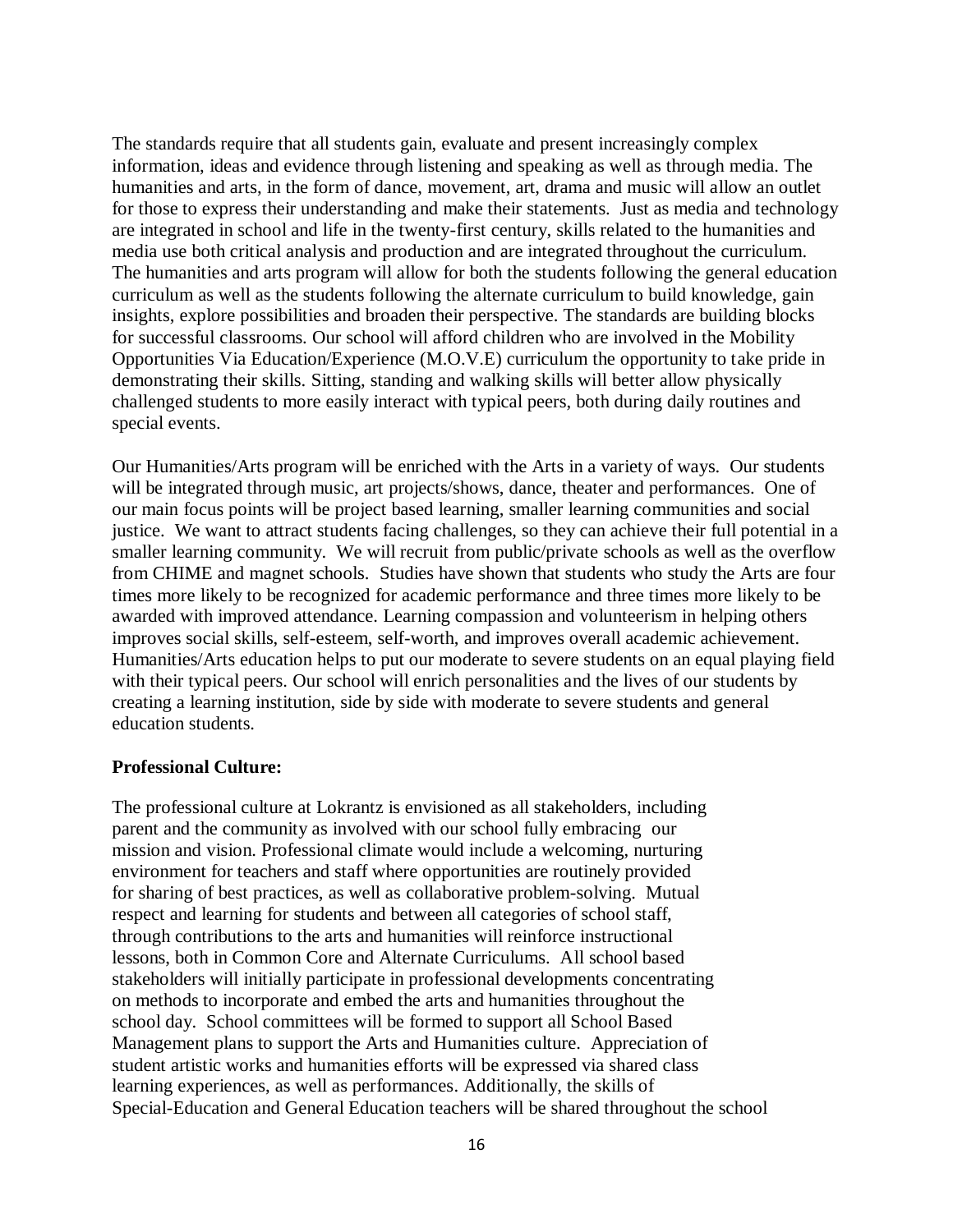community,

#### H. **H. DESIGN TEAM CAPACITIES**

**Janet Blake**, is currently the Certificated Adminstrative Assistant. She has been a Special Day Classroom teacher for 34 years. She has been at Lokrantz School since 1986. Prior to Lokrantz, Ms. Blake taught in Pacific Boulevard Special Ed. Center as a Special Day Classroom teacher. Ms. Blake holds 3 teaching credentials: General Education, Learning Handicap and Severely Handicap . Ms. Blake participated in the writing of the School Based Management Plan, was a member of the SBM team for several years. She has been department chair of the preschool department, Bilingual Coordinator, Mentor Teacher and served on many school committees including the School Safety Committee.

**Robert Stoy** has been a special education teacher with the LAUSD for thirty years. He has served on numerous leadership councils and is currently the UTLA chapter chairperson. He spent several years coordinating various special events.

**Melany Walker** has been a special education teacher of students with moderate to severe disabilities since 1986. She has served on school site and school based management councils, school safety committees, and helped to write several single school plans. Melany has also served as department chair of the multiple disabilities severe population. She has three credentials (English, Learning Handicapped and Severely Handicapped).

**Roberta Mann** has been a Special Education teacher with LAUSD for 33 years. She has been has been a Mentor teacher with the district and a Supervising teacher for CSUN and National University. She was Lead Teacher and UTLA Chapter Chair for 28, for the past 4 years she has been MRS department chair. She was involved in writing many school plans including SBM, LEARN, the Single School Plan.

**Sharon Klafter** has twenty years of experience as a Special Education Assistant working with children of all ages and with a variety of disabilities. She has been at Lokrantz for four years and previously worked at West Valley Special Education Center for fifteen years. She also worked at many other schools throughout LAUSD as a substitute assistant prior to West Valley. Sharon has been elected to serve on the School Based Management Committee for several years at Lokrantz and at West Valley as well. She is currently the SEIU Local 99 Union Steward for classified employees here at Lokrantz.

**Rhonda Berrios** has thirteen years of experience as a Special Education Assistant working with children with special needs from preschool through twenty two years of age at Lokrantz. She has been involved with our school's Parent Group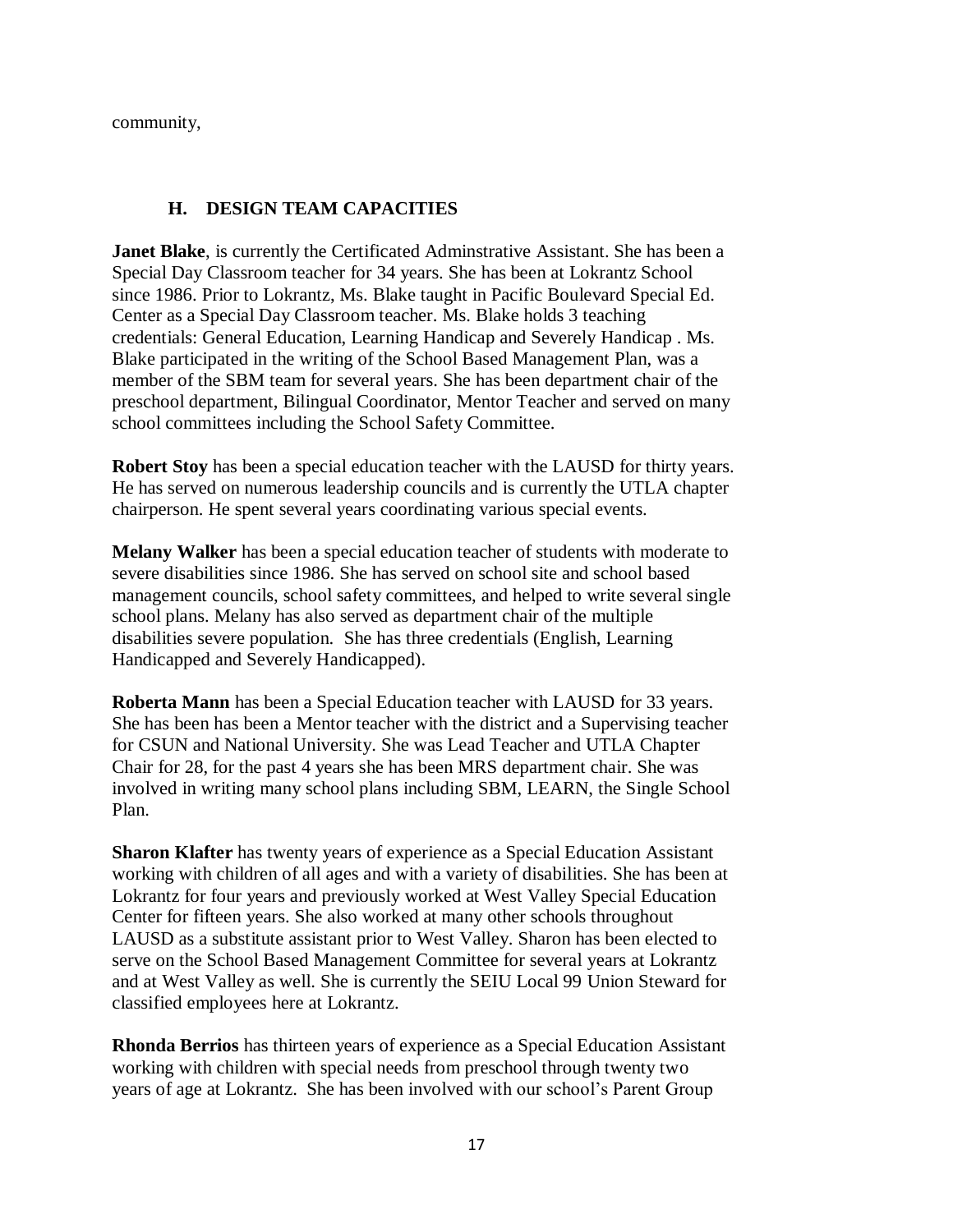for over fourteen years volunteering and serving as the President (9 years), Treasurer(3 years), and on School Based Management for 13 years. Rhonda is also the parent of two former Lokrantz students on the Autism Spectrum. She has written several successful grants for Lokrantz School and continues to be actively involved with our school and community. Prior to working for LAUSD, Rhonda was an underwriter for AON Risk Services Insurance Group for six years.

**Iffat Atrian** is a Special Education Assistant who has worked for the district for 20 years. Iffat has served on various committees throughout her career.

**Lisa Carfagno** is a Special Education Assistant at Lokrantz, and has worked for LAUSD for 14 years. Prior to that she was a preschool teacher for 2 years at a private school in Woodland Hills. Lisa has also worked as a real estate agent in the San Fernando Valley and as an assistant editor in the television industry.

**Carolyn Pakes**, mother of twin girls, 7 year olds, Adrianna & Alana Pakes. Adrianna attends Justice St. Elementary School, typical development, 2nd grade. Alana attends Lokrantz Special Ed. School, developmentally delayed, 2nd grade. Active in Parent Groups at both schools and participant on elected ELAC and SSC committees. Carolyn was born and raised in the San Fernando Valley, graduating Van Nuys High School in 1978. Received Associate of Science degree from El Camino College in Torrance, 1997, pre-Physical Therapy major. Received Bachelor of Arts degree, Cum Laude, at California State University, Long Beach, in Communicative Disorders in 2000. Over 30 years work experience in office support and Executive Assistant to the President and CEO of Vivendi-Universal, promoting to Office Manager with over 600 employees. Currently a stay-at-home Mom managing daily school schedules and activities for both girls and daily inhome therapy schedules for Alana. Studying for Real Estate Salesperson Licensing Exam.

**Claudette Williamson** is the principal of Lokrantz Special Education Center. She began the position as principal in July 2012. Prior to July 2012, Claudette worked as a Magnet Recruitment Specialist in Student Integration Services at Beaudry-Central Office. She was an Assistant Principal, Elementary Instructional Specialist (APEIS) for nearly eight years at Lockhurst Elementary School in Woodland Hills. Preceding her administrative career, she was a specialeducation teacher from 1998-2004 at Normont Elementary in Harbor City. Moreover, Claudette was a general-education teacher for grades 1<sup>st</sup>-2<sup>nd</sup> from 1988-1995 at Normont Elementary and Bandini in San Pedro. In addition to her position as teacher, she also served as the specialeducation gatekeeper, master teacher, and a mentor for beginning teachers. She worked on various councils and committees such as Student Success Team, Language Advisory Team, and School Site Council.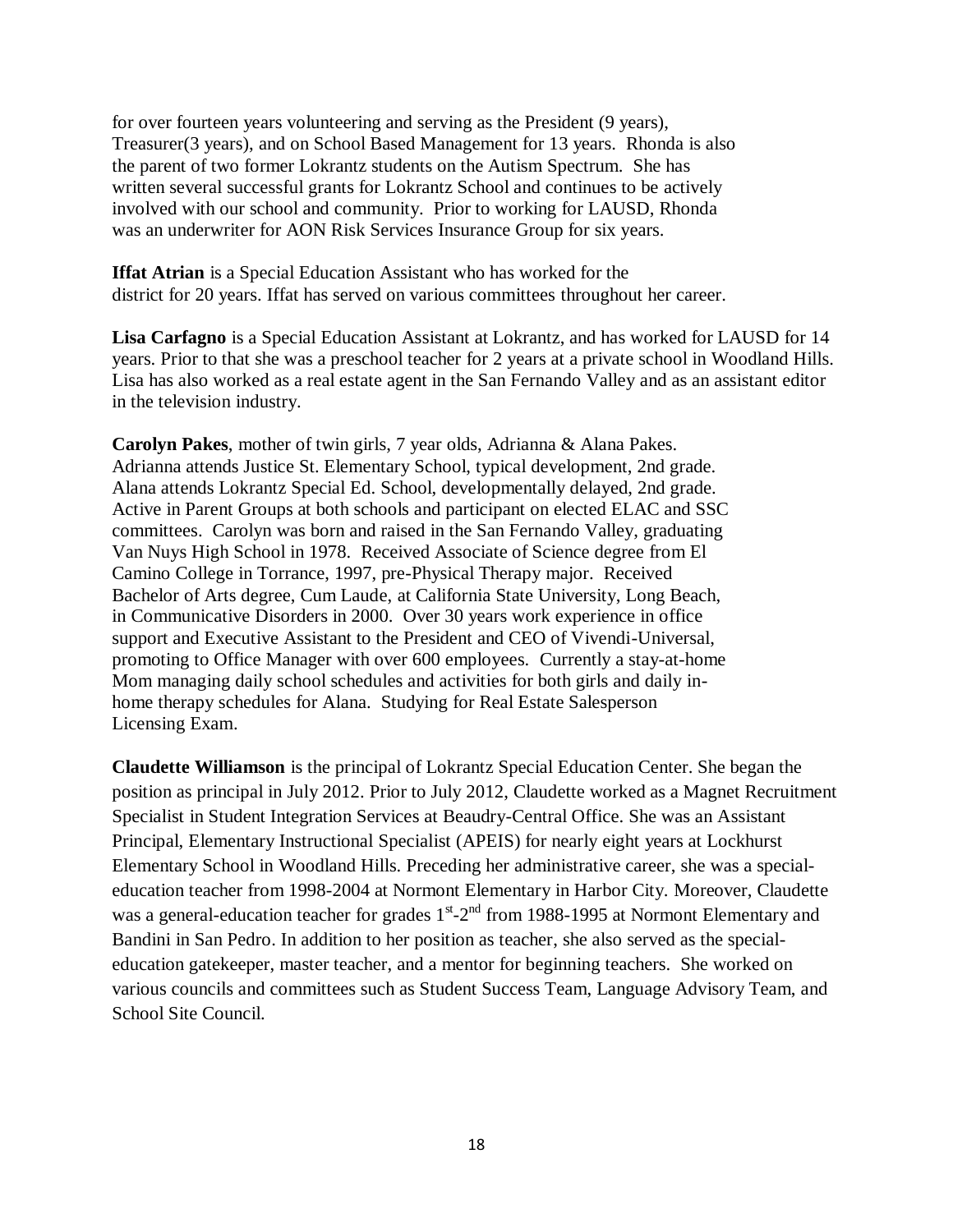# **I. TIMELINE – IMPLEMENTATION OF PLAN**

| <b>DATE/TIMELINE</b>   | <b>ACTIVITY</b>                                                       |  |  |  |
|------------------------|-----------------------------------------------------------------------|--|--|--|
| April – September 2013 | <b>Staff Discussions and Updates</b>                                  |  |  |  |
| $May - June 2013$      | Design Team Attended Workshops with LOOC                              |  |  |  |
| July 5, 2013           | ESY Meeting with Staff                                                |  |  |  |
| June 27, 2013          | Design Team Meeting with District Personnel                           |  |  |  |
| July 15-October 10     | Writing Team Began Creating LIS Proposal                              |  |  |  |
| August 12, 2013        | Beginning of School Year Staff Discussion                             |  |  |  |
| September 10, 2013     | Back To School Night Parent Discussion                                |  |  |  |
| September 24, 2013     | Present Draft Proposal to Faculty                                     |  |  |  |
| October 17, 2013       | Faculty Vote-19 votes- $(17)$ yes $/(2)$ no=89%                       |  |  |  |
| October 22, 2013       | Submit LIS Plan                                                       |  |  |  |
| March 2014             | Wait for Acceptance                                                   |  |  |  |
| March - April 2014     | Apply to Change Name of School                                        |  |  |  |
| March 2014 - Ongoing   | <b>Recruitment of Students</b>                                        |  |  |  |
| April - August 2014    | <b>New Student Enrollment Begins</b>                                  |  |  |  |
| April - August 2014    | <b>Operational Meetings to Assess Operational Needs</b>               |  |  |  |
| April - May 2014       | Professional Development Design Team Meet to Plan Timeline for        |  |  |  |
|                        | 2014 - 2015 Teacher Professional Development (3 meetings)             |  |  |  |
| April - May 2014       | Parent Workshop Design Team Meet to Plan Timeline for 2014 - 2015     |  |  |  |
|                        | Parent Workshops (3 meetings)                                         |  |  |  |
| May 2014               | <b>Calendar All School Events</b>                                     |  |  |  |
| May 2014               | Elect ELAC/SSC Members for 2014 - 2015                                |  |  |  |
|                        | Elect Grade Level Chairperson for 2014 - 2015                         |  |  |  |
|                        | Select Teacher Adjunct Duties for 2014 - 2015                         |  |  |  |
| May 2014               | <b>Principal Professional Development</b>                             |  |  |  |
| $May - June 2014$      | Matrix and Reorganization                                             |  |  |  |
| $May - June 2014$      | <b>Hire Faculty</b>                                                   |  |  |  |
| $May - July 2014$      | Meet with Leadership Team & Grade Level Chairs to Plan 1<br>$\bullet$ |  |  |  |
|                        | (3) Day Professional Development Workshop for Teachers                |  |  |  |
|                        | Meet with Grade Level Chairs to Plan Parent & Student                 |  |  |  |
|                        | Orientation                                                           |  |  |  |
|                        | Meet with COST to plan student support                                |  |  |  |
|                        | Meet with Community Representatives, SSC and ELAC                     |  |  |  |
|                        | Parents to plan family and community engagement                       |  |  |  |
|                        | Meet with MNO to plan facilities plan of action                       |  |  |  |
| <b>July 2014</b>       | Parent & Student Orientation for the 2014 – 2015 School Year          |  |  |  |
| $July - August 2014$   | Kindergarten Parent Orientation for the 2014 – 2015 School Year       |  |  |  |
| August 2014            | Professional Development 1-3 Day Workshop for Teachers (Prior to      |  |  |  |
|                        | School Opening)                                                       |  |  |  |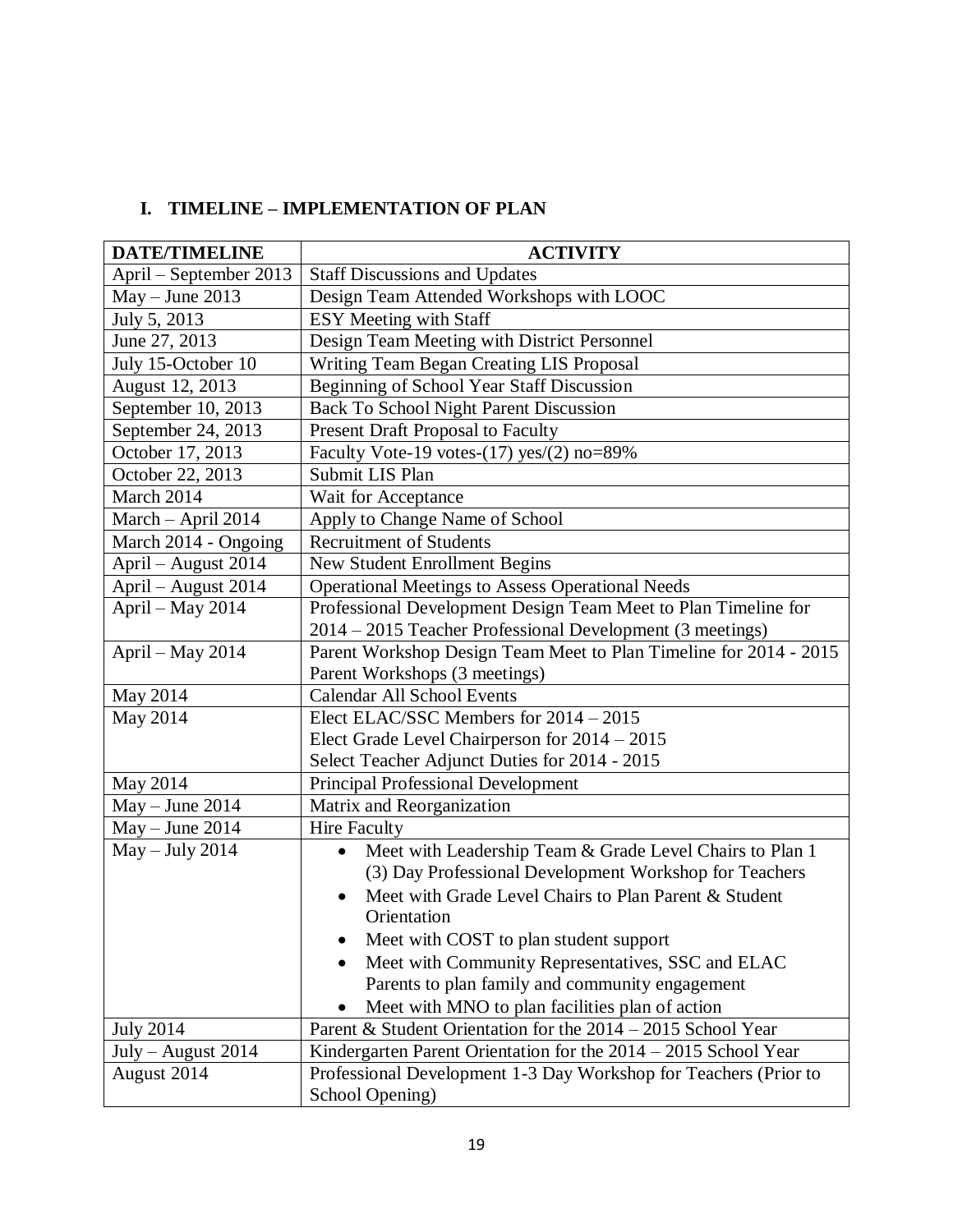| August 2014 | Begin the $2014 - 2015$ School Year as Lokrantz Center for  |  |  |
|-------------|-------------------------------------------------------------|--|--|
|             | Humanities & Arts                                           |  |  |
| August 2014 | Lokrantz Center for Humanities & Arts Campus Beautification |  |  |
|             | August 2014 - Ongoing   Continue Student Recruitment        |  |  |

#### **ENROLLMENT PROJECTIONS (Estimates Only)**

| <b>ACADEMIC YEAR</b> | <b>PLANNED NUMBER</b><br><b>OF STUDENTS</b><br><b>WITHIN LAUSD</b> | <b>MAXIMUM</b><br><b>NUMBER OF</b><br><b>STUDENTS</b> | <b>GRADE LEVELS</b> |
|----------------------|--------------------------------------------------------------------|-------------------------------------------------------|---------------------|
| $2014 - 2015$        | 135                                                                |                                                       | $K - 5$             |
| $2015 - 2016$        | 185                                                                |                                                       | $K - 5$             |
| $2016 - 2017$        | 285                                                                |                                                       | $K - 5$             |

**\*Planned number of students includes a core group of our moderate to severe present** special education population and our typical general education students in grades  $K - 5$ .

- **2014 – 2015: We will open two general education kindergarten classrooms.**
- **2015 – 2016: We will open 2 general education first grade classrooms as well as welcoming a new group of kindergartners.**
- **2016 – 2017: We will have 3 kindergarten, 3 first grade and 3 second grade general education classrooms and will continue to grow.**
- **Our proposed enrollment will afford us the ability to successfully implement our plans in becoming a unique Humanities & Arts School with moderate to severe students collaborating with typical general education students through the Arts. We will offer a smaller learning community, hands on experiences through the Arts, drama, social justice, and foster student learning/achievement.**

#### **RECRUITMENT**

Recruitment of students for our general education component will be an integral part of populating our school. There are many ways we plan to achieve this goal:

- Advertise in community resource newspapers and flyers
- Create a pamphlet describing our school's vision, mission, and goals.
- Visit local preschool programs in the area.
- Open house activities inviting the community to participate.
- Re-open the State Preschool program and target students for Kindergarten
- Reach out to siblings of students from our current special education population
- Place posters with enrollment information near and around local businesses
- Seek the overflow of enrollment from CHIME and magnet schools